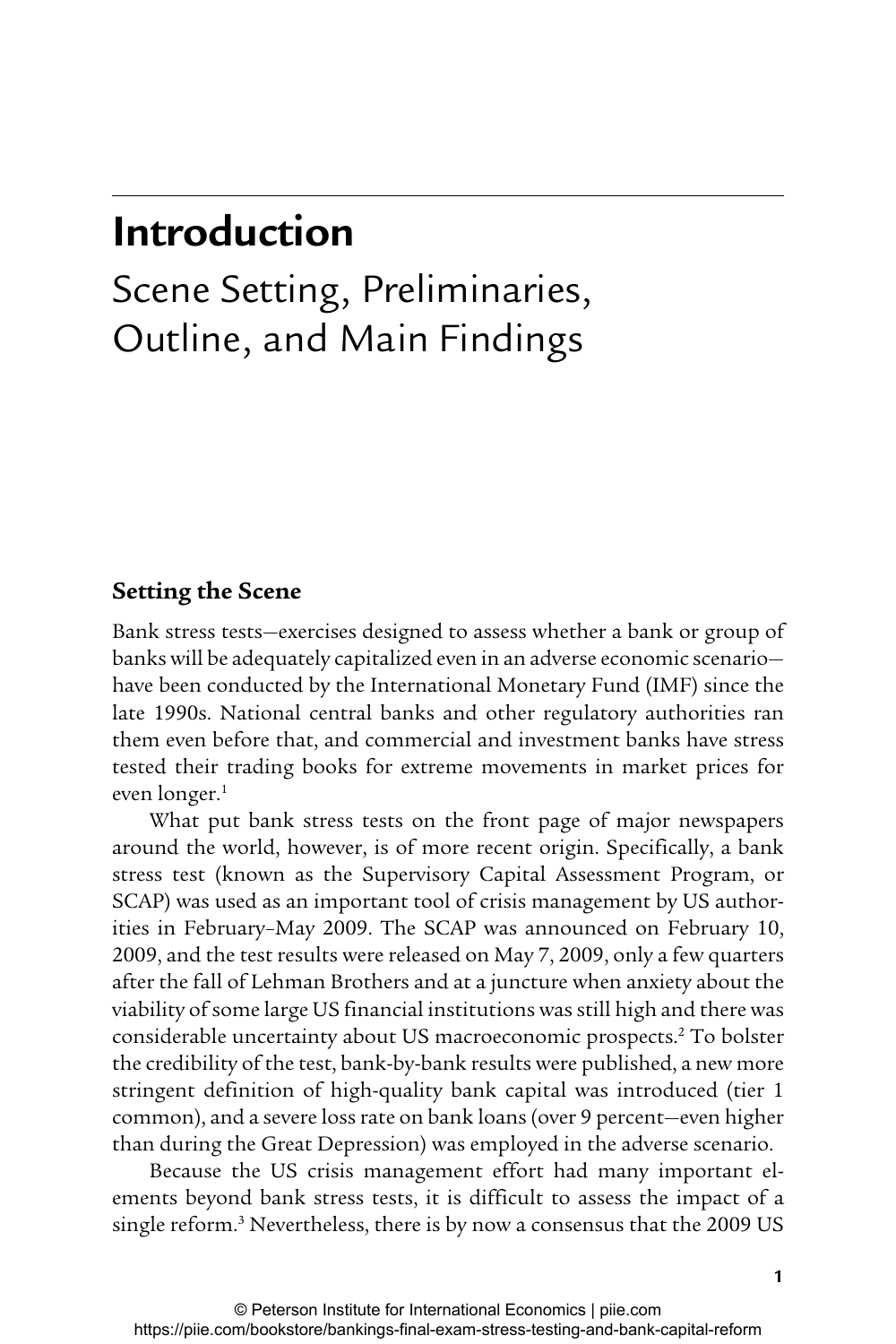stress test "worked." By "worked," I mean that the test results seemed to persuade market participants—both that 9 of the 19 largest US banks had sufficient capital to weather the storm and that the remaining 10 banks that fell short of the regulatory standard would be promptly recapitalized. Interbank lending spreads, credit default swap (CDS) spreads for pressured banks, and the volatility fear index in the broader US stock market all improved dramatically in the immediate aftermath of the SCAP, and the 10 banks identified as needing additional capital were able to raise, within a month of the test results, almost all (\$66 billion of \$75 billion) of the aggregate shortfall without additional government funds.

Former Federal Reserve Chair Ben Bernanke (2013, 1) offers the following assessment of the SCAP: "In retrospect, [it] stands out for me as one of the critical turning points in the financial crisis. It provided anxious investors with something they craved: credible information about losses at banks. Supervisors' public disclosure of the stress test results helped restore confidence in the banking system and enabled its successful recapitalization." In his recent memoir, Bernanke (2015, 397) confirms his earlier assessment: "The [SCAP] stress test was a decisive turning point. From then on, the US banking system would strengthen steadily—and eventually, the economy would follow." Alan Blinder (2013, 260) reaches a similar positive verdict on the impact of the SCAP: "Few people realized it at the time, but the successful (May 2009) stress tests were a turning point. The tests marked the end of the acute stage of the financial crisis and the beginning of the return to normalcy—albeit just the beginning. It wouldn't be long before everyone stopped worrying about the survival of the big American banks. Not long after that, these institutions started generating profits again."

Spurred by the enormous cost of the 2007–09 financial crisis and buoyed by the apparent success of the initial stress test, further rounds of US bank stress tests were conducted annually between 2011 and 2016.<sup>4,5</sup> Indeed, such stress tests have now been made a mandatory and permanent part of the US regulatory and supervisory framework.

Senior US regulatory officials—including New York Federal Reserve Bank President William Dudley (2012); Chairman Bernanke (2013); Federal Reserve Vice Chair Stanley Fischer (2014b); and Board of Governors member Daniel Tarullo (2014c, 2016)—have argued that US stress tests made an important contribution to financial stability. They point to the key role stress tests have played in strengthening the capital position of the industry, with the 33 bank holding companies participating in the 2016 Comprehensive Capital Analysis and Review (CCAR) stress test having more than doubled their (risk-based) common equity tier 1 (CET1) capital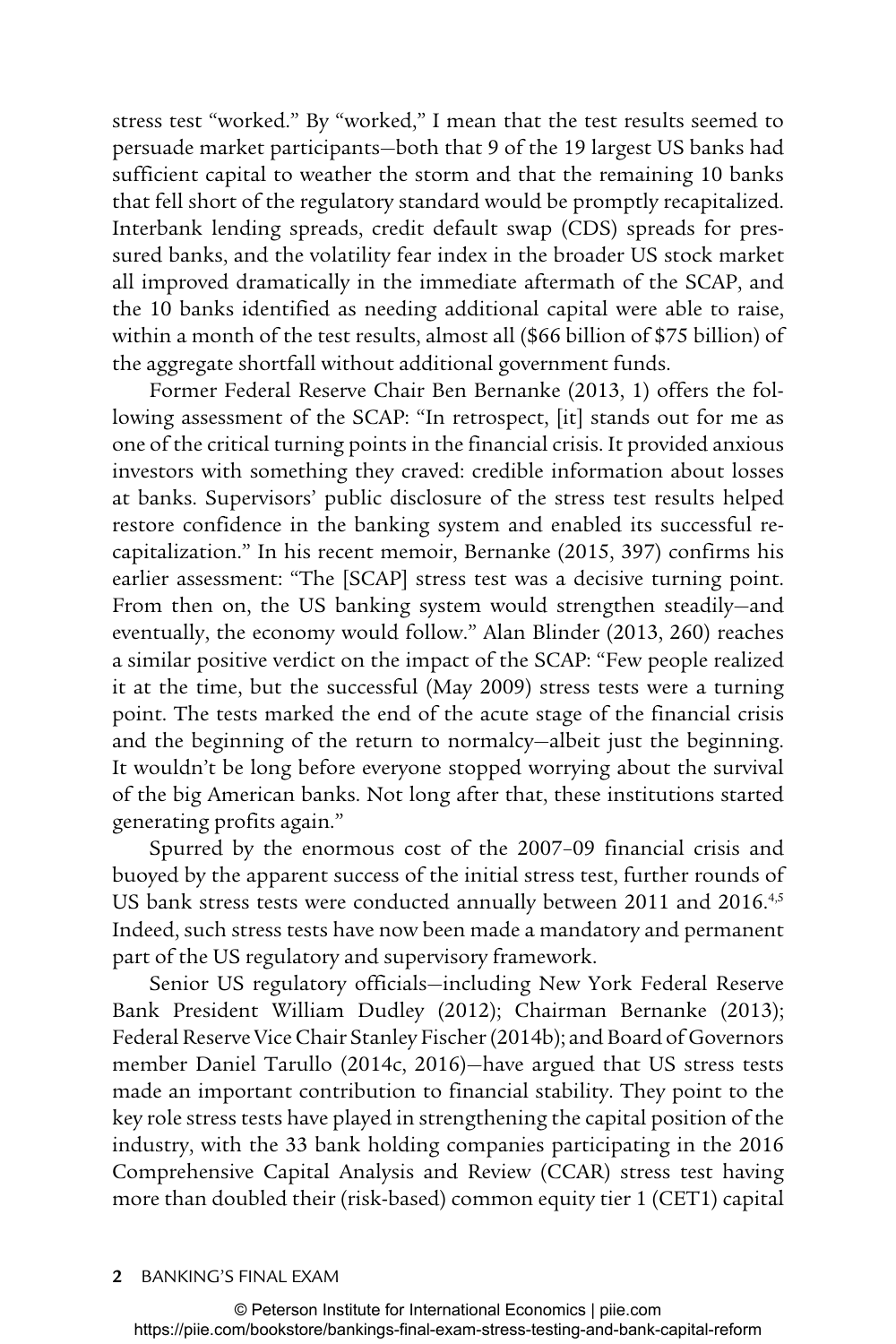(ratios) since the first quarter of 2009.6 Similarly, banks' liquidity position has improved markedly relative to precrisis levels.<sup>7</sup>

US supervisors maintain that the process of looking at the group of large banks together in the stress tests facilitated a more "macroprudential" approach to supervision—that is, an approach focusing on the health of the entire banking system and the whole economy as opposed to that of an individual bank. The "horizontal" nature of the tests—that is, examining a number of banks simultaneously—is said to facilitate the identification of banks that are risk outliers in terms of their valuation practices or portfolios. Forward-looking stress testing is also regarded as better than static Basel-type regulatory approaches at evaluating complex exposures to derivative positions and to funding risks.

Going farther, it is argued that the transparency of the stress tests and the publication of results for individual banks have contributed to market discipline by making it easier for investors, counterparties, analysts, and markets to make more informed judgments about the financial condition of banks. Stress tests are also seen as having upped the ante for sound risk management, as failure to either meet the regulatory capital benchmark or demonstrate that the capital planning process is otherwise up to snuff carries nontrivial reputational cost. And last but not least, stress testing is credited with providing a helpful counterweight to the pressures sometimes facing banks to use capital distributions to signal financial strength, even when stressful conditions point to a need to conserve capital.

A second moment in the sun for bank stress tests has been their application in the European Union, first during the crisis of 2007–09 and later during the debt crisis of 2010–13 and the ongoing effort to create a banking union. The results of the first EU-wide bank stress test were released in October 2009. Additional EU-wide tests were completed in 2010 (July), 2011 (July), 2014 (October), and most recently in 2016 (July).

EU policymakers have regarded the EU-wide stress tests as necessary and helpful for obtaining a more objective assessment of the condition of the banking system. They also argue that concerns about failing the test have prompted banks to raise more capital than would be the case in the tests' absence. They point out that in recent years the (weighted) average risk-based capital ratios for the group of large and complex banks in the euro area were very close to or above those of their global peers (including large and complex US banks), even if this has not (in their view) been adequately reflected in equity prices for European banks.<sup>8</sup>

Release of the first EU-wide stress test results in 2009 was not immediately followed by a sharp improvement in confidence in EU or euro area banks. The market response to the 2010, 2011, 2014, and 2016 tests also seemed lackluster. Indeed, if one looks at market indicators of EU banking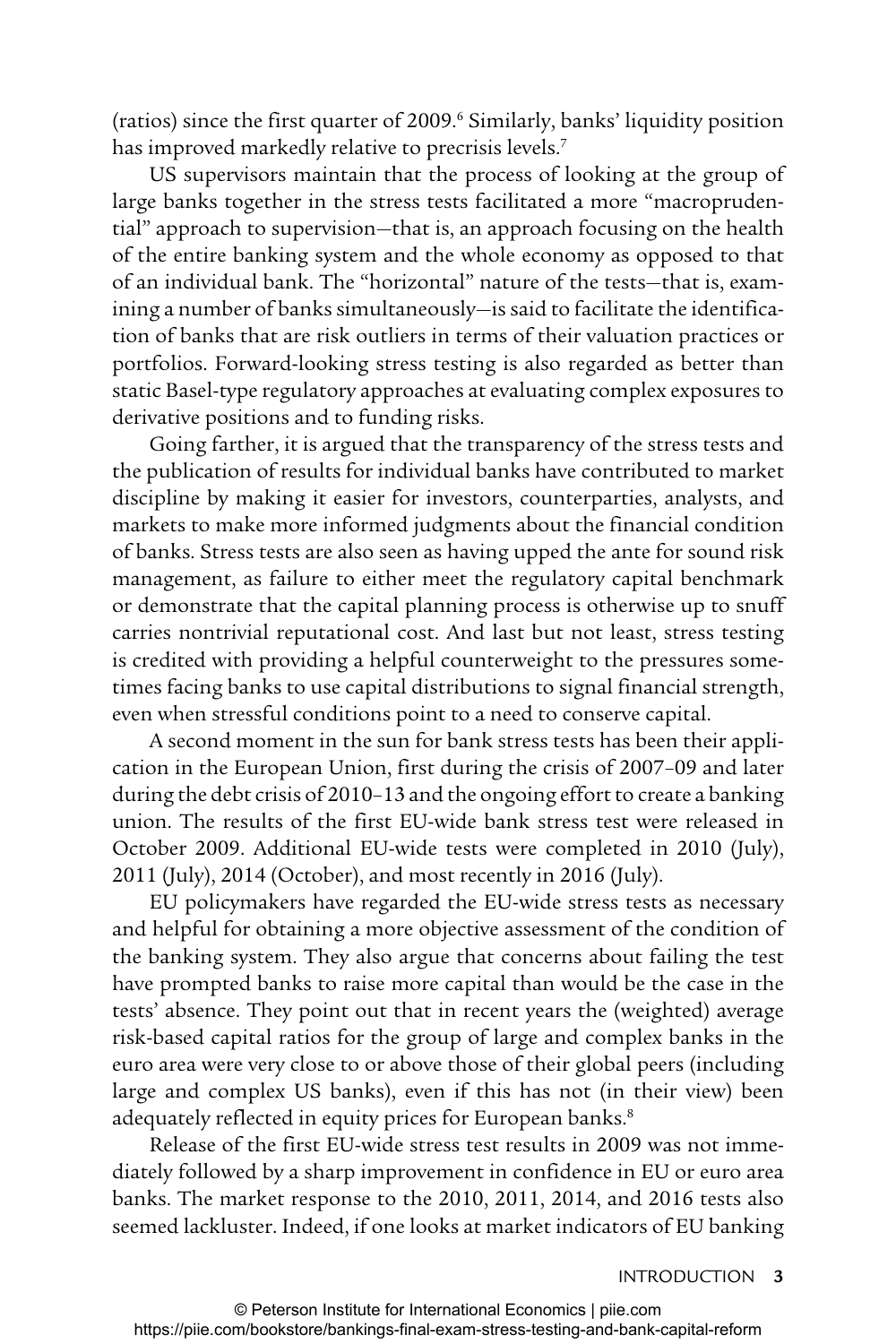stress/confidence immediately after the release of the five EU-wide stress tests results it is difficult to discern an independent, positive impact of the tests.9,10 Appendix I at the end of this introductory chapter summarizes the "event studies" of the market impact of the US and EU-wide stress tests. It shows that the market received the US tests, especially the 2009 SCAP, more favorably than the EU-wide tests.

# **Preliminaries: Measurement of Bank Capital, the US Comprehensive Capital Analysis and Review, and the Dodd-Frank Act Stress Tests**

Some definitions will be useful for readers unfamiliar with the arcane subject of the measurement of bank capital or the distinctions between the two main US stress testing exercises.

### **Measurement of Bank Capital**

This volume makes reference to two types of bank capital ratios. The first risk-based measures of capital—uses risk-weighted assets in the denominator. The second—leverage ratios—uses either unweighted total assets or total leverage exposure in the denominator. About 85 percent of risk weights reflect credit risk differences across assets; market and operational risk are also taken into account. Risk weights typically fall between 0 and 100 percent but can far exceed 100 percent for some very risky assets.

A simple numerical example illustrates the difference between a riskbased and a non-risk-weighted capital ratio. Suppose that a bank has total assets of \$100 and equity capital of \$5. Assume that the bank's total assets are composed of cash (\$10), federal government bonds (\$10), municipal bonds (\$10), residential mortgage loans (\$35), and commercial and industrial loans (\$35). For simplicity, assume that bank regulators set the following risk weights on those assets: cash and federal government bonds (0 percent), municipal bonds (20 percent), residential mortgages (50 percent), and commercial and industrial loans (100 percent).<sup>11</sup> The bank's riskweighted assets (RWA) are then the weighted average of the bank's assets, that is, RWA = (\$10 times 0 percent, plus \$10 times 0 percent, plus \$10 times 20 percent, plus \$35 times 50 percent, plus \$35 times 100 percent) = \$54.5. The risk-based capital ratio is the ratio of equity capital to RWA; that is \$5/\$54.5, or 9.2 percent. In contrast, the leverage ratio takes no account of these risk weights; it weights all assets equally. The leverage ratio is then simply the ratio of equity capital  $(E)$  to total assets  $(TA)$ , or \$5/\$100, or 5 percent. A bank that has a leverage ratio of 5 percent is sometimes said to be "leveraged" twenty times (the reciprocal of the leverage ratio), while one that has a leverage ratio of 10 percent would be "leveraged" ten times.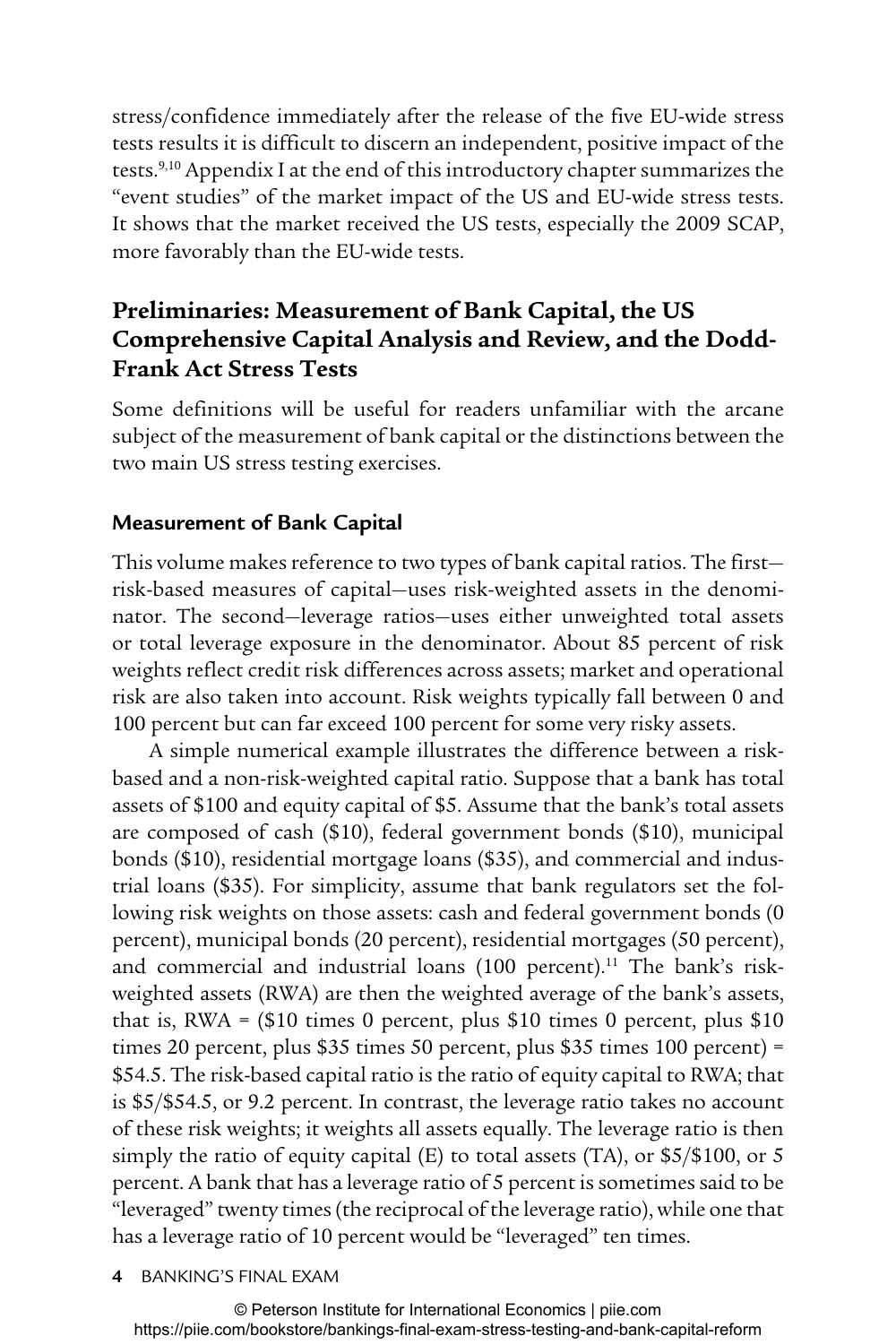The ratio of risk-weighted assets to total assets (sometimes called riskweight density) differs significantly across countries and regions, across different size classes of banks, and over time. A few examples convey the flavor. At end-2015 the average risk-weight density for the eight US "global systemically important banks" (G-SIBs) was 63 percent; the figure for the 12 EU G-SIBs was 34 percent.<sup>12</sup> Among a sample of small EU banks (banks with total assets of less than €30 billion), the average risk-weight density was 62 percent—almost twice the level of the EU G-SIBs (Berger, Hüttl, and Merler 2016). In 1993 the average risk-weight density for a group of 17 major international banks stood at 70 percent; by end-2011 it had fallen to below 40 percent (Haldane 2013). With differences this large, it is easy to understand why regulatory and stress testing issues that deal with the application of risk-weighted capital ratios elicit such strong reaction from banks and their supervisors.

The other main source of differences among capital ratios derives from differences in the quality of bank capital, captured in the numerator of the capital ratio. The highest quality of capital is usually regarded to be common equity because it doesn't need to be repaid, it doesn't require payments of dividends or interest, and it stands last in the seniority line in bankruptcy or insolvency proceedings (Elliott 2010). Tangible common equity—defined as common equity minus intangible assets (goodwill, deferred tax assets, minority interest, etc.)—is of even higher quality than common equity because it has greater loss absorbency. In descending order of quality, this book makes reference to the following risk-based measures of capital:

- common equity tier 1, the equity measure at the center of Basel III,
- tier 1 common, the equity measure used in the earlier US stress tests,
- core tier 1, the equity measure used in the 2011 EU-wide stress test (usually defined as common equity plus government hybrid instruments),
- tier 1 capital, the high-quality capital measure used in the first two EU-wide stress tests,
- tier 2 capital, a lower-quality component of bank capital, and
- <sup>n</sup> total capital adequacy ratio (CAR), the broadest measure of bank capital, consisting of tier 1 plus tier 2 capital.

The Basel Committee on Banking Supervision defines common equity tier 1 as consisting of the following components: (1) common shares issued by the bank that meet the criteria for classification as common shares for regulatory purposes; (2) stock surplus (share premium); (3) retained earnings; (4) accumulated other comprehensive income and other disclosed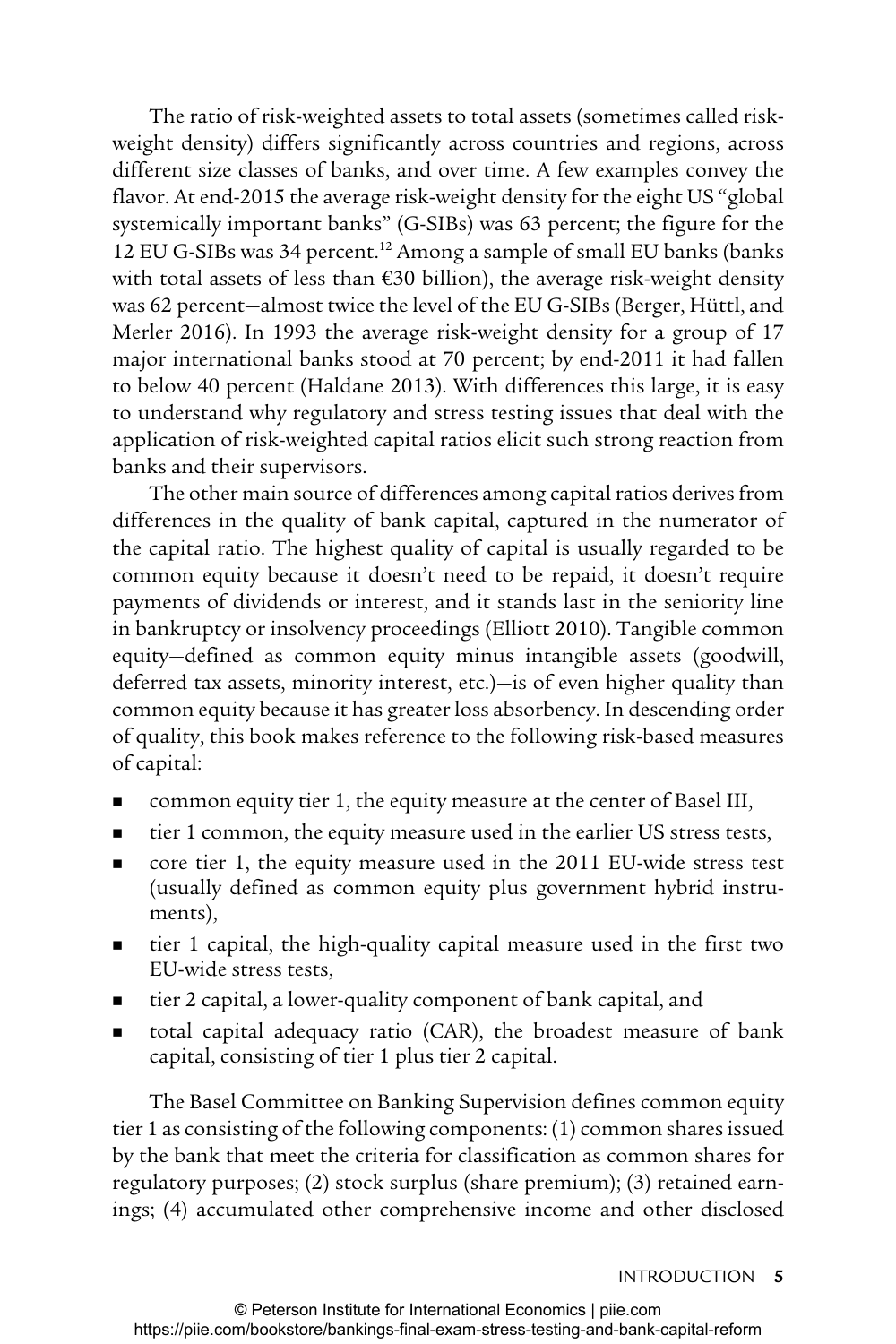reserves; (5) minority interest that meets the criteria for inclusion in CET1; and (6) regulatory adjustments.

The noncommon stock elements of tier 1 capital are mainly the kinds of preferred stock that are more like common stock. Tier 2 capital consists mainly of the kinds of preferred stock that are more like debt; it also includes subordinated debt.

This volume examines three leverage ratios (listed in descending order of quality):

- the tangible leverage ratio, defined as the ratio of adjusted tangible equity to adjusted tangible assets (see Hoenig 2016b)
- the Basel III tier 1 leverage ratio, defined as the ratio of tier 1 capital to total leverage exposure
- <sup>n</sup> the tier 1 leverage ratio, defined as the ratio of tier 1 capital to total assets.13

Some researchers also employ a more generic set of leverage ratios, defined as the ratio of the book value of equity to the book value of total assets (using various definitions of equity). Total leverage exposure includes both on-balance-sheet assets and off-balance-sheet exposures, such as over-the-counter derivatives, cleared derivatives, repo-style transactions, and other off-balance-sheet exposures.<sup>14</sup> For banks that have large derivative books and that use US Generally Accepted Accounting Principles (GAAP), total leverage exposure is always larger than total assets (see Allahrakha, Glasserman, and Young 2015). For banks in countries that use International Financial Reporting Standards (IFRS), total leverage exposure can be close to or even below total leverage exposure (see Berger, Hüttl, and Merler 2016 and Dowd 2016a).

The supplementary leverage ratio and the enhanced supplementary leverage ratio are the US banking agencies' implementation of the Basel III leverage ratio. The enhanced supplementary leverage applies to the eight largest US bank holding companies that are designated as G-SIBs. The supplementary leverage ratio applies to other large US banks that meet certain size criteria (greater than or equal to \$250 billion in total assets, or greater than or equal to \$10 billion of on-balance-sheet foreign exposures). Banks that meet these criteria are classified as "advanced-approach" banks. All US banks, regardless of size, have long been required to meet a 4 percent tier 1 leverage ratio. The tier 1 leverage ratio is the leverage ratio used in the US CCAR tests and the Dodd-Frank Act Stress Tests (DFAST).

When comparing capital ratios across banking systems in different countries, it is important to recognize that different treatment of the netting of derivative positions under GAAP and IFRS accounting stan-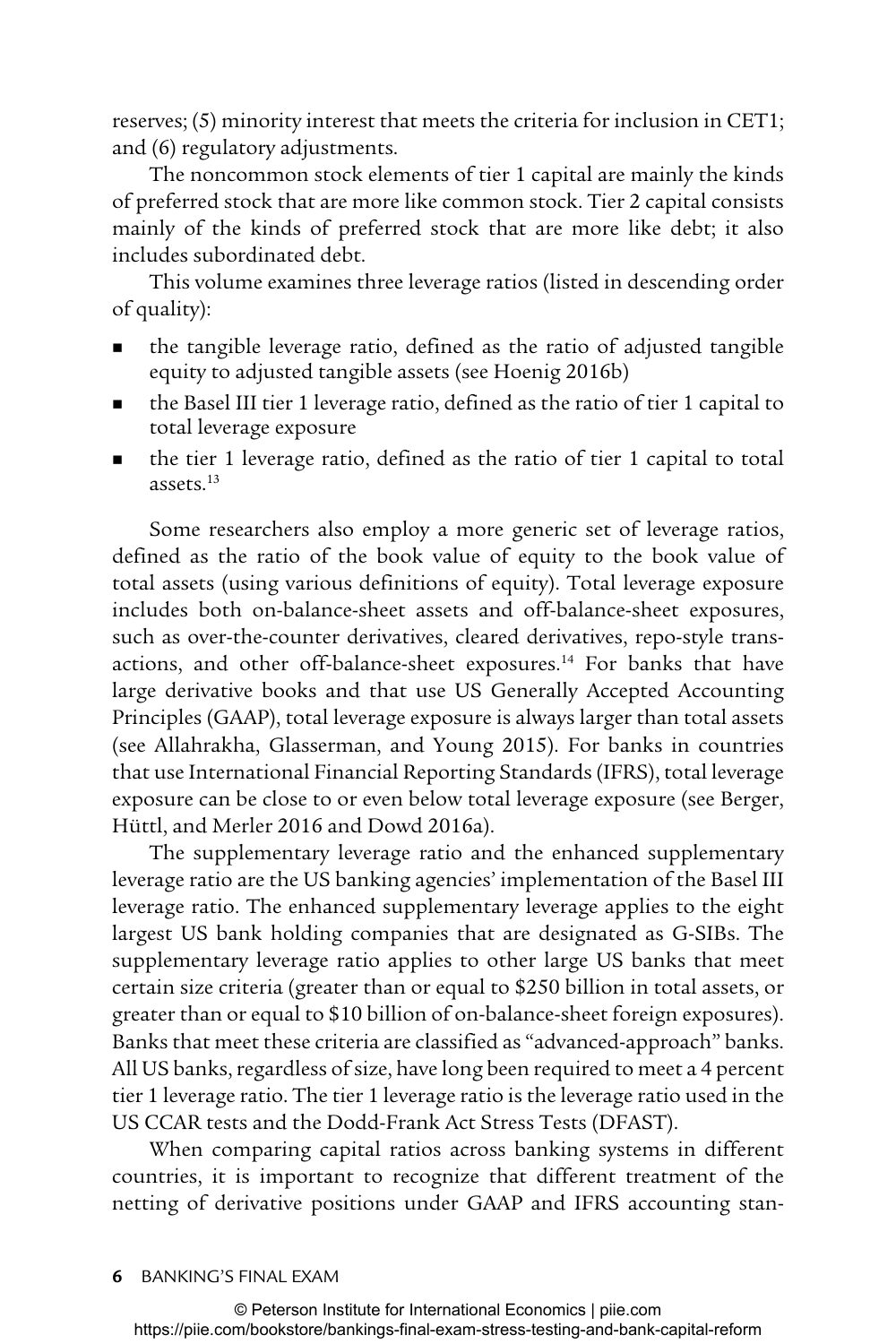dards can have sizable effects on all leverage ratios that use either total assets or tangible assets in the denominator (see Goldstein 2016). GAAP allows a much more generous treatment of the netting of derivatives than does IFRS. As a result, total assets of US banks look much smaller under GAAP than under IFRS.<sup>15</sup> As total assets are in the denominator of certain leverage ratios (such as the tier 1 leverage ratio used in the CCAR), tangible leverage ratios and tier 1 leverage ratios for US banks look better under GAAP than under IFRS.

A few numbers convey the flavor. At end-2015, the weighted average tangible leverage ratio for the 8 US G-SIBs under US GAAP was 8.1 percent versus 6.0 percent under IFRS—a difference of over 200 basis points. We can do those conversions because the Federal Deposit Insurance Corporation (FDIC) regularly publishes a Global Capital Index that translates one into the other. Not surprisingly, the netting rule makes a big difference for banks with large derivative positions but not for others. JPMorgan Chase, with its huge derivative book, has a US GAAP tangible leverage ratio of 8.3 percent versus an IFRS one of 6.0 percent—a difference of roughly 230 basis points. In contrast, Wells Fargo, with a much smaller derivative book, has a difference between its GAAP and IFRS tangible leverage ratios of only 30 basis points. And for smaller US banks, the GAAP/IFRS difference does not matter at all.

The Basel III leverage ratio—and other leverage ratios based on it (like the supplementary leverage and the enhanced supplementary leverage) that use total leverage exposure in the denominator—are not subject to this apples versus oranges comparability problem, because Basel III has adopted a uniform netting formula that is a compromise between the GAAP and IFRS treatments. This rule is less generous on netting than US GAAP but more generous than IFRS. The compromise makes Basel III leverage ratios comparable across countries.<sup>16</sup>

Because the stricter minimum capital and liquidity requirements specified under Basel III are to be implemented during a transition period that runs through 2019 (but is different for different elements of the Basel III reform package; see table 4.1 in chapter 4), it has become standard to differentiate between "transitional" Basel III capital ratios and "fully loaded" Basel III ratios. "Transitional" means that the capital ratio in question is measured under Basel III's (more generous) transitional arrangements. "Fully loaded" means that the capital ratio is measured under the assumption that Basel III's final requirements were already in force.

Basel III is frequently described as having three pillars. Pillar 1 sets out minimum regulatory capital requirements, Pillar 2 deals with risk management and supervision, and Pillar 3 addresses market discipline, including disclosure requirements. A Pillar 1 capital requirement is rule based and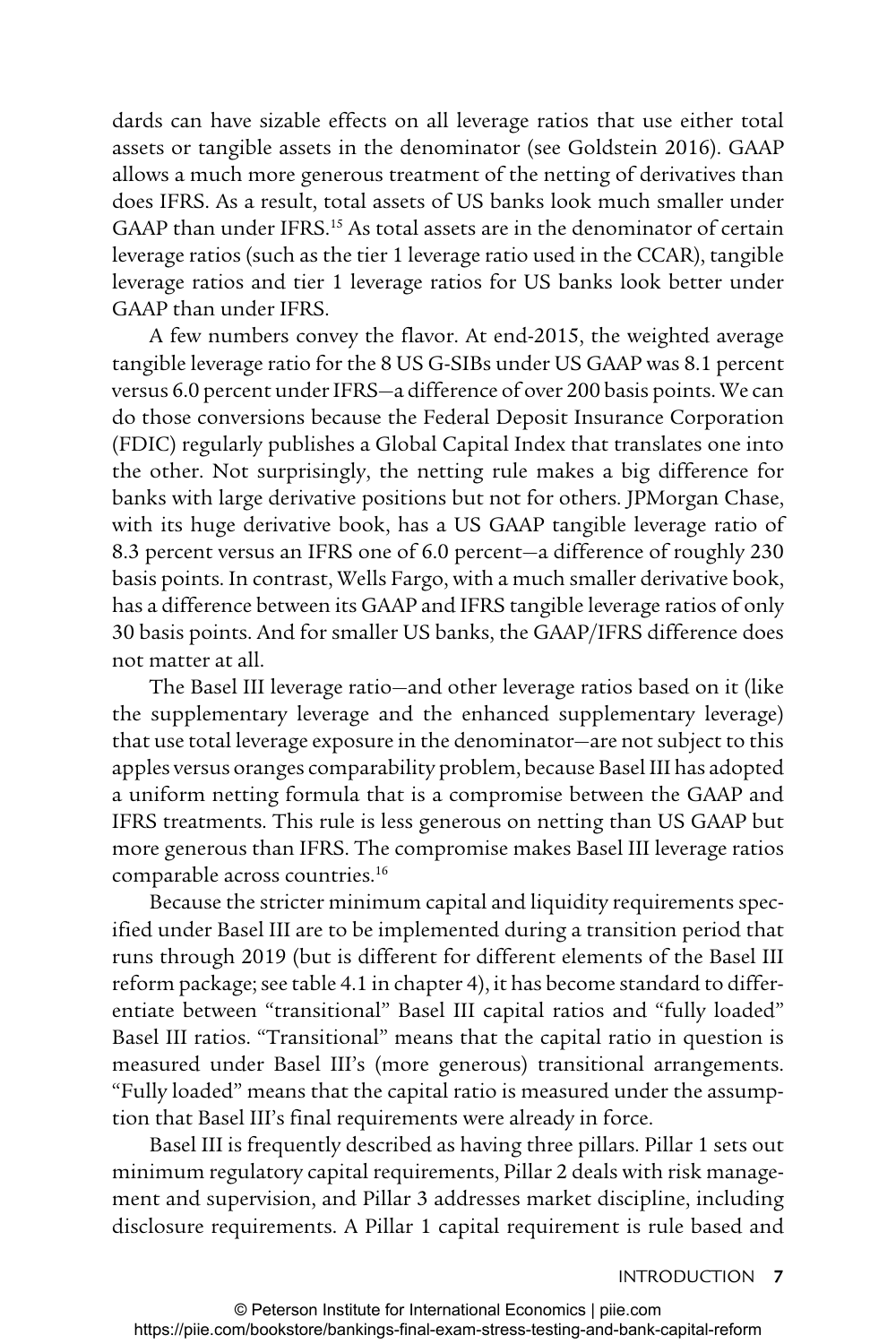affords less discretion to supervisors than Pillar 2 measures. After an observation period, Pillar 2 measures can sometimes be upgraded to become Pillar 1 requirements.

### **The Comprehensive Capital Analysis and Review and the Dodd-Frank Act Stress Tests**

Large US banks are now required to participate in two supervisory programs in which stress tests are a key component. The first is the stress testing required by the 2010 Dodd-Frank Wall Street Reform and Consumer Protection Act (known as DFAST). The second is the stress testing included in the wider annual capital plan assessment, the CCAR.

The CCAR covers only large complex US bank holding companies with total consolidated assets of \$50 billion or more. It includes not only stress test methodology and results but also a more qualitative assessment of the risk management and capital planning process, including policies covering dividends, common stock issuance, and share repurchases. Such large bank holding companies are subject to both supervisor-led and company-run stress tests. In contrast, DFAST applies to a broader range of financial institutions, encompassing bank holding companies with total consolidated assets greater than \$10 billion, state member banks with total consolidated assets greater than \$10 billion, and savings and loan holding companies with total consolidated assets greater than \$10 billion. All of these institutions are subject to company-run stress tests, but only the subset of bank holding companies with \$50 billion or more in total consolidated assets is subject to supervisor-led tests. The focus of DFAST is exclusively on the quantitative outcomes of the stress tests. It does not set any capital hurdle rates or limit any capital actions by the firms; those functions are handled through the CCAR.

The two stress test exercises incorporate the same projections of losses, revenues, balances, and risk-weighted assets, but they use somewhat different capital action assumptions. The DFAST uses a set of capital action assumptions specified in the DFAST rules, whereas the CCAR uses a bank's planned capital actions under the bank's baseline scenario (see Board of Governors press release, October 30, 2015; Lehnert 2015; and Tarullo 2016). The Federal Reserve coordinates the two stress test exercises while seeking to reduce duplication and minimize the burden on banks (see Bernanke 2103, Board of Governors 2014a, and Tarullo 2014c). This study focuses on the CCAR tests because the quantitative results are very similar to those of the DFAST, because the CCAR provides information on capital hurdle rates, and because the qualitative part of the CCAR tests is also of interest.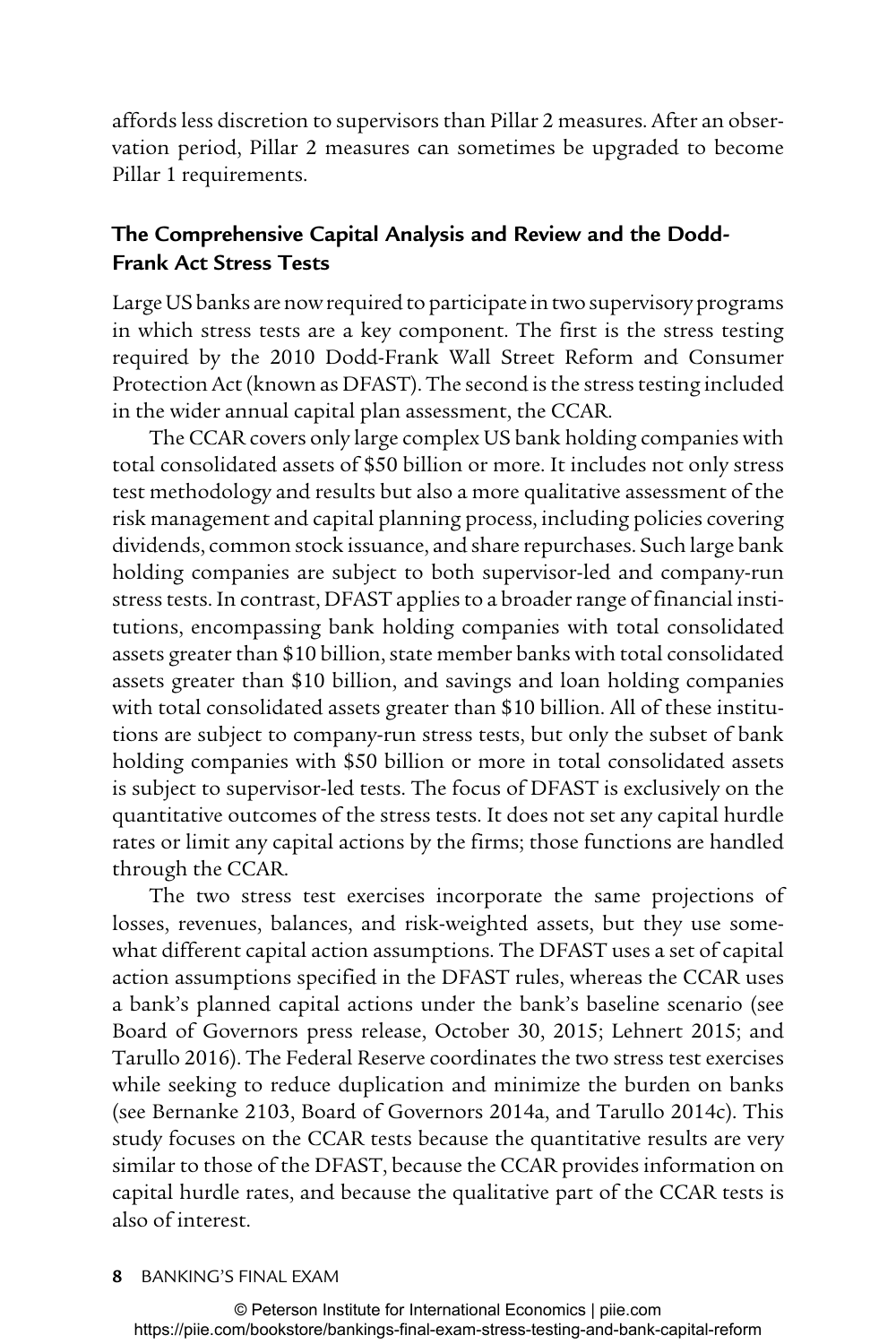# **Outline of the Study**

This volume takes a critical look at the bank stress tests conducted by bank supervisors in the United States and the European Union between 2009 and 2016. It seeks to draw the lessons that would be most helpful for the design and conduct of future stress tests, not only in the United States and Europe but elsewhere as well.

A central thesis of the study is that the enormous costs of systemic banking crises, combined with the advantages that stress tests possess over other supervisory tools, make it likely that stress testing will become the central pillar of bank supervision worldwide. At the same time, unless several fundamental weaknesses of bank stress tests are corrected, the tests may fail to distinguish healthy banks from sick ones and produce false reassurance about the safety and soundness of the banking system as a whole.

Some important existing weaknesses in bank stress tests can be remedied within the current stress test and bank regulatory framework. Others cannot. Fixing them will require significant reform of the bank capital regime, first in the United States and ultimately at the global level. This is where the second part of this book, on bank capital reform, comes in. Three elements of the current bank capital regime are most in need of change. First, minimum capital requirements are much too low, despite the advances made under Basel III and the Dodd-Frank Act. Theory and empirical evidence suggest that for the eight US G-SIBs, the minimum capital ratio, expressed as an unweighted leverage ratio, ought to be 14 to 18 percent. The minimums for smaller US banks should be lower, in the 10 to 13 percent range. Current regulatory minimums (for leverage ratios) in the United States are in the 3 to 6 percent range, and the eight US G-SIBs currently have an actual average tangible leverage ratio of about 8 percent (in GAAP terms). For the largest US banks, minimum bank capital requirements are thus only about a third and actual leverage ratios only about half of what they should be.

Second, the existing bank capital regime has made risk-based measures of bank capital the primary regulatory standard and unweighted leverage ratios the supplementary backup standard. But a large body of empirical evidence shows that in terms of ability to distinguish sick from healthy (large) banks, vulnerability to manipulation (by banks), the cost of implementation, and ease of understanding, the leverage ratio is far superior to the risk-based measures. We have it backwards. The leverage ratio should thus be the primary capital standard, and the risk-based measures should serve as a backup. This volume shows how this can be done, at low cost and without giving banks a large incentive to shift into high-risk activities.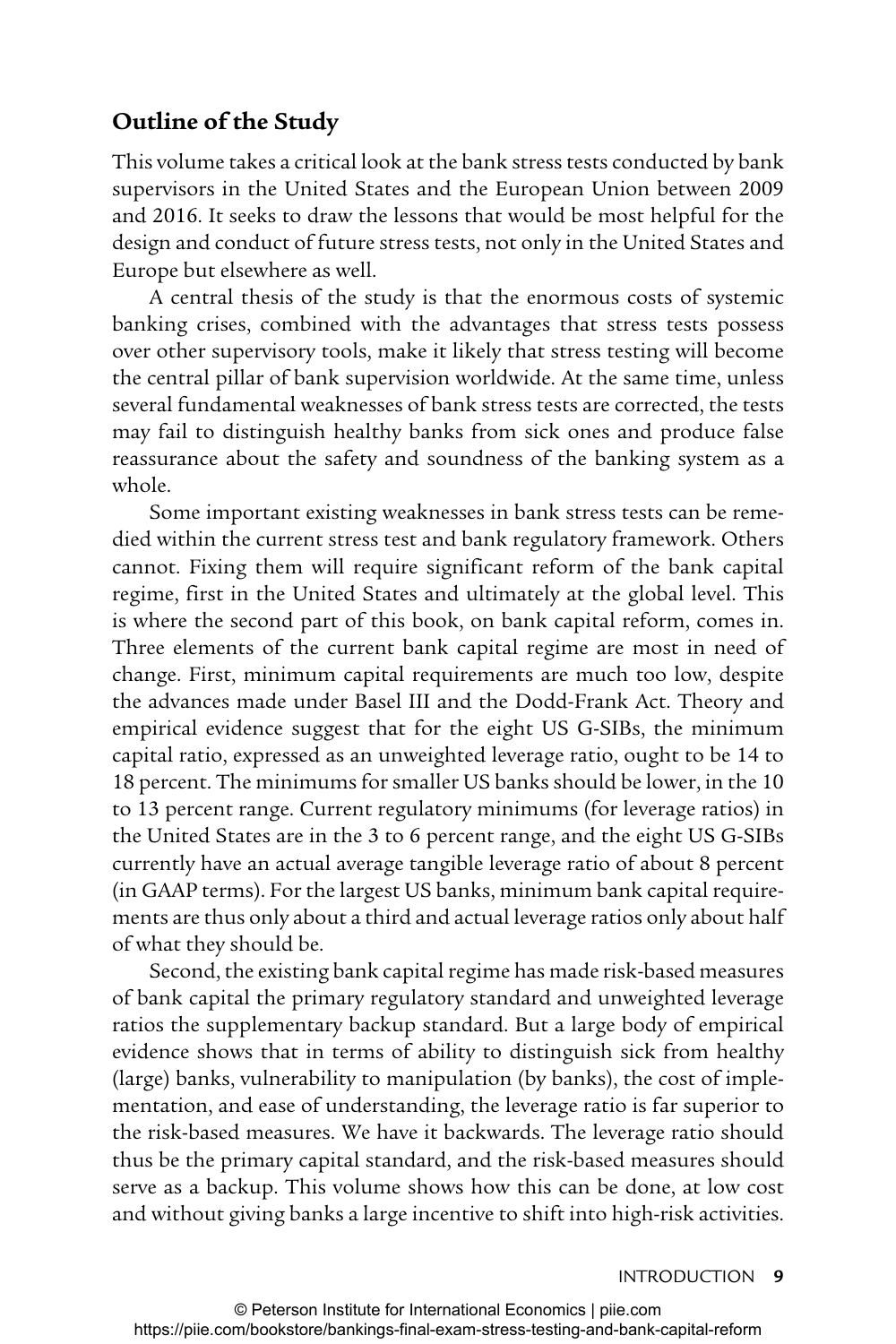Third, although the bank capital regime recognizes that failure of a G-SIB imposes larger losses on society than failure of a smaller bank, the capital surcharges (i.e., the additional capital requirements) G-SIBs face are too low. In terms of risk-based capital measures, the minimum capital ratio requirement for the largest bank in the United States is just 450 basis points more than for a small bank; in terms of a leverage ratio, the maximum surcharge is about 200 to 300 basis points. In addition, on average US G-SIBs maintain lower leverage ratios than non-G-SIBs. To right this imbalance and make expected losses at G-SIBs no higher than for non-too-big-to-fail banks, the difference in minimum leverage requirements between G-SIBs and small banks (banks with less than \$50 billion in total assets) should be in the neighborhood of 400 to 800 basis points, not 200 to 300 basis points.

With these shortcomings of the current bank regulatory regime in mind, consider what it means to "pass" a stress test. A bank is deemed to pass the quantitative part of the CCAR test if its capital ratio does not fall below the prespecified hurdle rates not only in the baseline scenario but also in the adverse and severely adverse scenarios. As noted earlier, these capital hurdle rates are typically set at the minimum regulatory standard. In the 2016 CCAR test, for example, two of the key hurdle rates were 4.5 percent for the risk-weighted common equity tier 1 capital ratio and 4 percent for the (unweighted) tier 1 leverage ratio. Both hurdle rates were the same for all 33 of the bank holding companies participating in the test.

But what if this 4 percent hurdle rate for the tier 1 leverage ratio is way below the ratio that would maximize net social benefits for the US economy? What if the risk-weighted common equity tier 1 measure of capital is not the measure that best distinguishes sick from healthy banks? And what if the social consequences stemming from the insolvency of JPMorgan Chase (with its almost \$2.5 trillion in total consolidated assets as of end-June 2016) during a severe financial crisis are much more damaging than the insolvency of Zions Bancorporation (with less than \$60 billion in total consolidated assets)? If these suppositions are correct, the fact that all 33 bank holding companies passed the quantitative part of the test has less economic significance than it would if more appropriate hurdle rates were set. As in other walks of life, a pass or fail verdict is not necessarily a sufficient statistic for drawing valid inferences about the test takers.

The primary purpose of bank capital reform is broader than improving the quality and credibility of bank stress tests. It is to reduce the probability and severity of banking crises and to reduce the day-to-day distortions that come about if banks—especially the largest too big to fail banks are permitted to operate with a fragile, debt-heavy, equity-light funding structure that is unlike that in most other nonfinancial corporations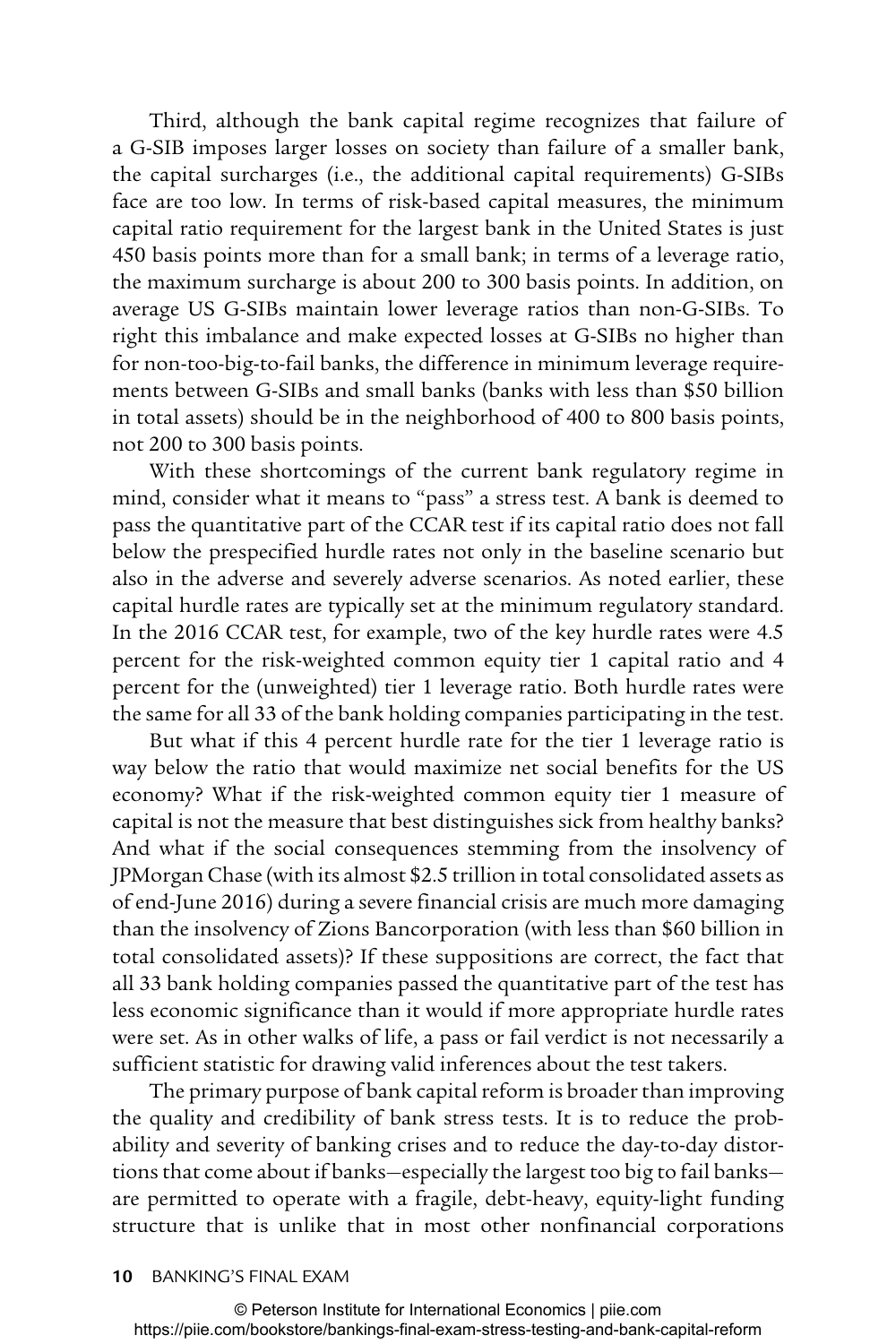(Admati and Hellwig 2013a, Admati 2016a, 2016b). In this sense bank capital reform, writ large, is more important than the narrower objective of improving stress testing. Bank-capital reform would not only increase the credibility of stress testing, it would also generate large, wider-ranging benefits in terms of bolstering financial stability.

Going in the other direction, effective stress testing can likewise improve the prospects for bank-capital reform. The stigma attached to publicly failing a stress test and having bank supervisors reject a bank's capital plan—including approval for dividend payments and share buybacks—appears to generate more and faster bank capital raising than would occur in the absence of stress testing. A CEO whose large bank fails the Federal Reserve's annual supervisor-led stress test twice in a row may find his job in jeopardy.

As hinted at earlier, stress tests also have other attributes that help compensate for some of the weaknesses of regulatory capital ratios alone. Whereas Basel capital requirements are backward-looking and rigid in design, stress tests address tail risk in forward-looking scenarios and those scenarios can be custom-tailored to meet the specifics of a given country or region's risk profile. Whereas regulatory capital ratios usually lean heavily on aggregate banking data, stress tests, with their bank-by-bank results and greater granularity, provide the horizontal comparisons that market participants value, especially in a crisis. And whereas the setting of regulatory capital ratios has been heavily dependent on the (low) historical probability of banking crises, stress tests employ the less demanding but often more revealing standard that their adverse risk scenarios have to be "severe but plausible." This standard permits stress tests to consider a wider set of crisis vulnerabilities. Finally, if the hurdle rates are appropriately defined and set at the right level, stress tests also provide a simple and understandable metric with which to evaluate the capital adequacy of banks—namely, a comparison of what the capital ratio would be under adverse conditions with the capital hurdle rate.

In short, more credible stress testing and serious bank-capital reform are complements. Achieving both would represent a quantum jump in crisis resistance at low social cost.

This volume is organized as follows. Chapter 1 explores why many analysts (including me) were not impressed with the outcomes of the five EU-wide stress tests. It highlights several important differences between the designs of the EU-wide tests and those of the US tests.

Chapter 2 reviews the main operational features of the US and EU tests: the coordinating supervisor, coverage, frequency, time horizons, design of the baseline and adverse scenarios, models used, definition and height of hurdle rates for bank capital, outcome metrics, disclosure practices, and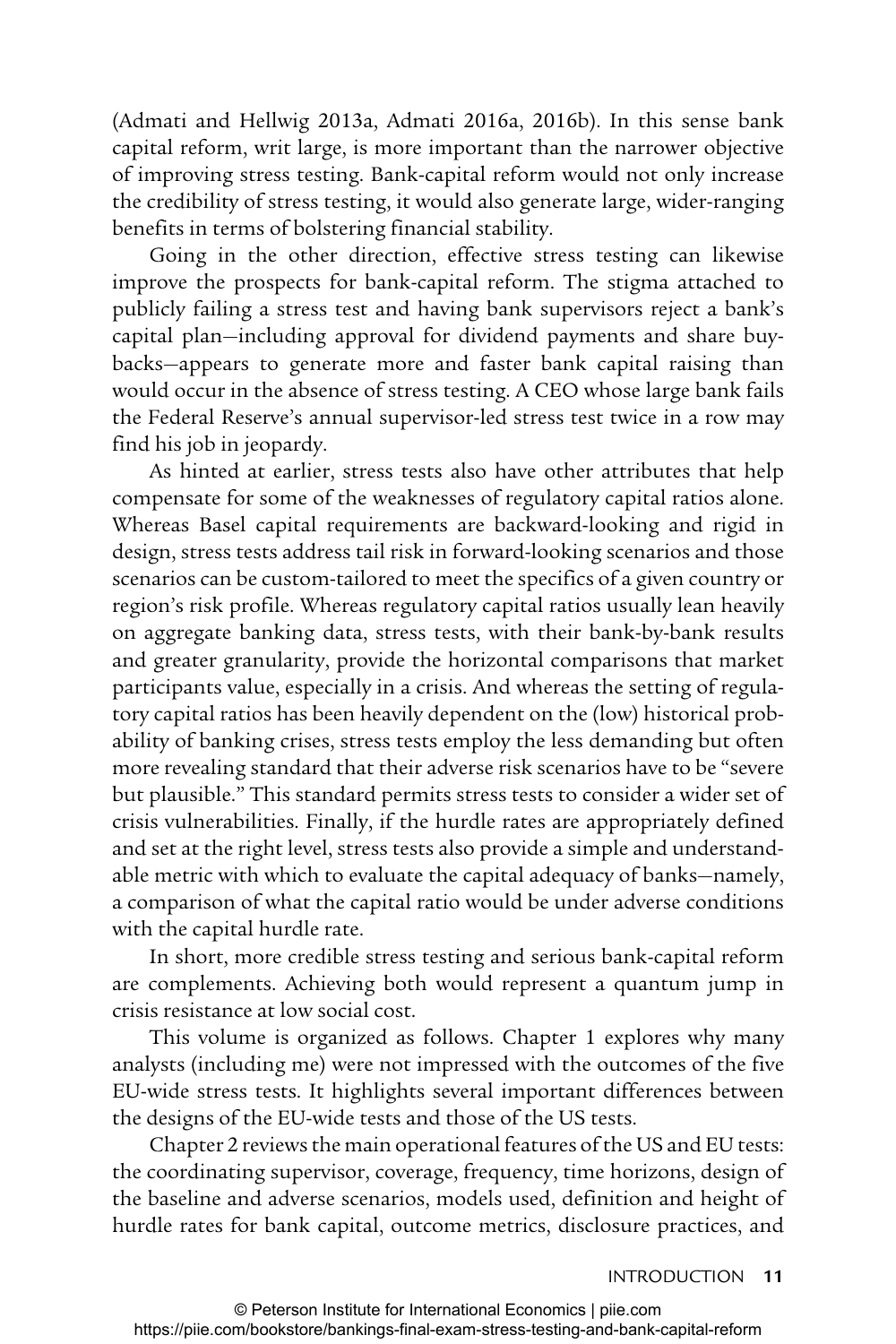remedial actions required or recommended for banks that fail the test.<sup>17</sup> It also summarizes the ways in which bank stress tests have evolved since 2009.

Chapter 3 turns to three fundamental criticisms that have been leveled at stress testing methodology and measurement:

- Whatever their helpful role in crisis management, stress tests were a dismal failure as early warning indicators of systemic banking crises in the global economic and financial crisis of 2007–09.
- Stress tests are too "orderly" and do not capture adequately the chaos, contagion, and adverse feedback and amplification effects from the financial sector to the real sector, all of which make financial crises much more costly than normal recessions.
- Stress tests (following the Basel framework) have relied on risk-based measures of bank capital to measure capital adequacy, at just the time when an increasing share of analysts are concluding that risk-based measures of capital should be deemphasized relative to a simpler but more reliable unweighted measure (a leverage ratio).

Chapter 4 lays out the case for thinking that stress tests should be more ambitious than Basel III in setting out bank capital minimums. Three complementary approaches to assessing socially optimal capital ratios are analyzed: an approach that looks at bank losses during a country's most severe banking crisis, a macroprudential approach that focuses on the banking system's ability to support lending and economic growth and highlights runs by wholesale creditors and fire sales by banks under stress, and a benefit-cost approach that weighs the effects of heightened capital requirements on the availability and cost of bank credit against its contribution to reducing the probability of banking crises. Based on my review of theory and empirical evidence, I conclude that the socially optimal bank capital ratio is likely far above both current levels and the Basel III minimums. An immediate policy implication of this finding is that future stress tests should, over the next decade, gradually increase capital hurdle rates until they closely approximate the socially optimal capital ratio.

Chapter 5 examines three frameworks for estimated appropriate capital surcharges for G-SIBs: an approach that compares systemic importance scores to leverage ratios; the Bank of England's "symmetry and proportionality approach," which derives G-SIB leverage surcharges as a proportion of G-SIB surcharges for risk-based capital measures; and the Federal Reserve's "estimated impact" approach, which compares expected systemic losses for G-SIBs and non-G-SIBs. I conclude that the current capital surcharges for G-SIBs in the United States (and elsewhere) are too low. Future stress tests should therefore increase, over time, the amount of differentiation across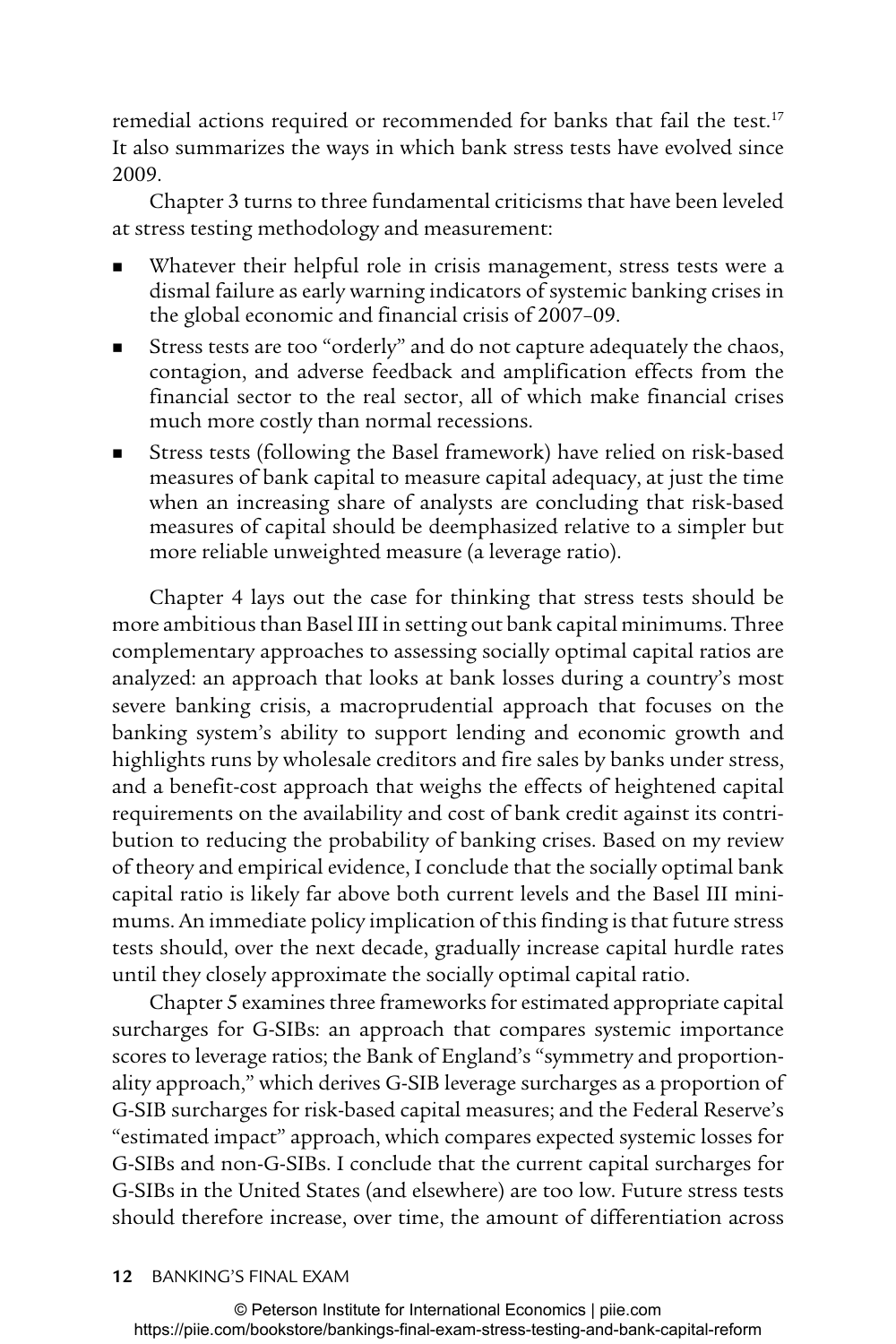different banks, with higher hurdle rates set for banks with the highest expected systemic loss (should they fail).

Chapter 6 draws seven lessons for future bank stress tests, based mainly on the US and EU-wide stress testing experiences of 2009–16.

Chapter 7 sketches the outlines of an improved bank capital regime for the United States. It puts forward a plan for a three-level bank capital structure, with a minimum leverage ratio of 10 percent for small banks (with total assets less than \$50 billion), 11 to 13 percent for large banks, and 14 to 18 percent for G-SIBs. Under the plan, banks would have 10 years to meet the final capital targets, and interim targets would be incorporated in stress tests. The plan also includes a recommendation for using a set of risk indicators to construct a risk surcharge. This risk surcharge is meant to compensate for some of the weaknesses of current stress tests and to discourage banks from gaming the unweighted leverage ratio by loading up on unduly on risky assets. I also lay out the advantages of such a plan.

Chapter 8 addresses four potential criticisms of the plan: (1) that such a schedule of much heightened minimum leverage ratio requirements is a step too far for banking reform, with little chance of being implemented; (2) that a much higher capital requirement cum larger G-SIB capital surcharges would generate a marked shrinkage in the sizes of large banks, of the banking system, and of the financial sector as a whole—all with adverse effects on efficiency and economic growth; (3) that such high capital requirements for banks would cause financial activity to migrate to less regulated shadow banks, thereby putting financial stability at risk; and (4) that a much higher equity requirement for bank capital is no longer needed, now that the G-20 economies have reached agreement on a total loss-absorbing capacity (TLAC) initiative, which requires G-SIBs to hold 18 percent of their risk-weighted assets in TLAC instruments (equity plus debt that converts to equity under prespecified conditions) (G-20 2014).

In chapter 8, I also argue that objections 1, 2, and 4 (above) are not persuasive. Objection 3 is more weighty. That risk, however, could be combatted, if necessary, by adopting Mervyn King's (2016) "pawnbroker for all seasons" proposal, aimed at "run-proofing" the financial system. Under this scheme, all financial institutions (banks and shadow banks) that chose to issue liabilities with a maturity of one year or less would have to limit the amount of those short-term liabilities to the sum of reserves at the central bank and the haircut-adjusted value of their assets, as estimated by the central bank (the pawnbroker). The scheme would be phased in over 10 to 15 years. Chapter 8 also includes some brief concluding remarks.

Chapter 9 is a postscript. Shortly after most of the writing for this book was being completed, two developments took place that are particularly relevant for bank-capital reform and stress testing. First and most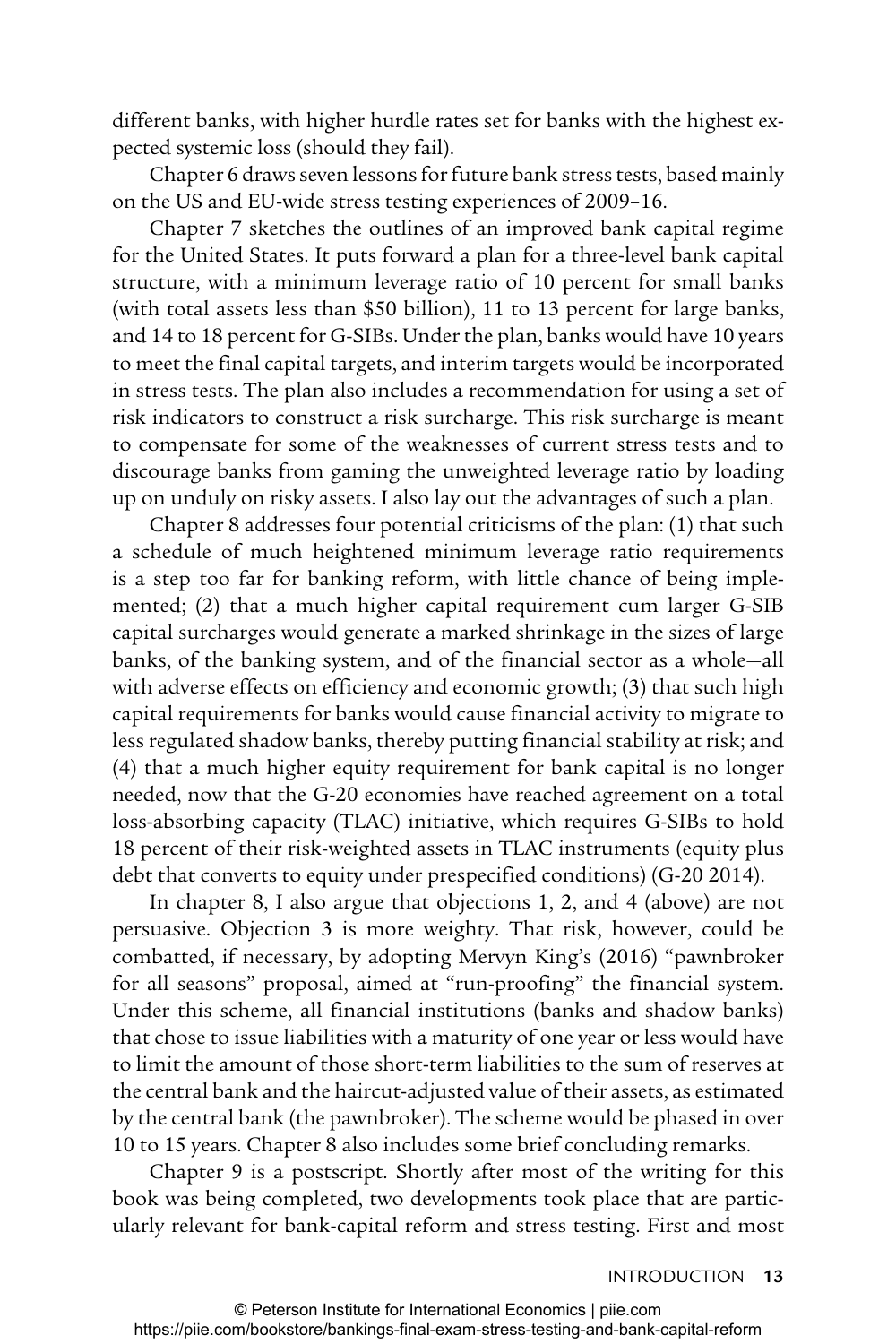important, Donald Trump, the newly elected president of the United States, announced that he was in favor of major deregulation of the financial system, including banks. And second, following a review of its stress test program, the Federal Reserve announced a set of reforms to its stress testing procedures (Tarullo 2016). Chapter 9 briefly discusses the likely and/or proposed policy changes and provides my preliminary reactions to them.

Readers whose main interest is in stress testing may want to focus on chapters 1 to 3 and chapters 6 and 9. Readers whose bailiwick is bankcapital reform will find chapters 4 to 5 and 7 to 9 to be of primary interest. Given the importance of both topics for the current debate on whether large US banks are now safe enough, I hope most readers will go for the Full Monty.

# **Main Findings**

This is a long book. I therefore provide a summary of the volume's main findings. Those for stress tests are covered first, followed by those for bankcapital reform.

### **On Stress Tests**

1. Stress tests are here to say. If certain current weaknesses can be remedied, their influence is likely to increase even further relative to other bank supervisory tools.

2. The most successful single stress test over the 2009–16 period was the 2009 SCAP in the United States. So far stress testing has been more successful as a crisis management instrument than as an early warning or crisis prevention mechanism.

3. On the whole, the set of EU-wide stress tests received poorer reception by markets and officials (away from home) than the US tests.

4. There are good reasons for the poor reception of the EU-wide tests. They include lack of authority (in the 2009–11 tests) to compel (rather than just recommend) recapitalization for undercapitalized banks; a weak supporting crisis management cast for stress tests (which produced an anemic recovery from the 2007–09 crisis); outside estimates of capital shortfalls that were consistently higher than those emanating from the stress tests; likely overstatement of capital ratios as a result of low loan-loss provisioning and low credit write-downs; and a failure (in the 2011 EU-wide capital exercise) to specify capital targets in terms of absolute amounts rather than as a ratio. In addition, a leverage ratio test was not introduced until the 2016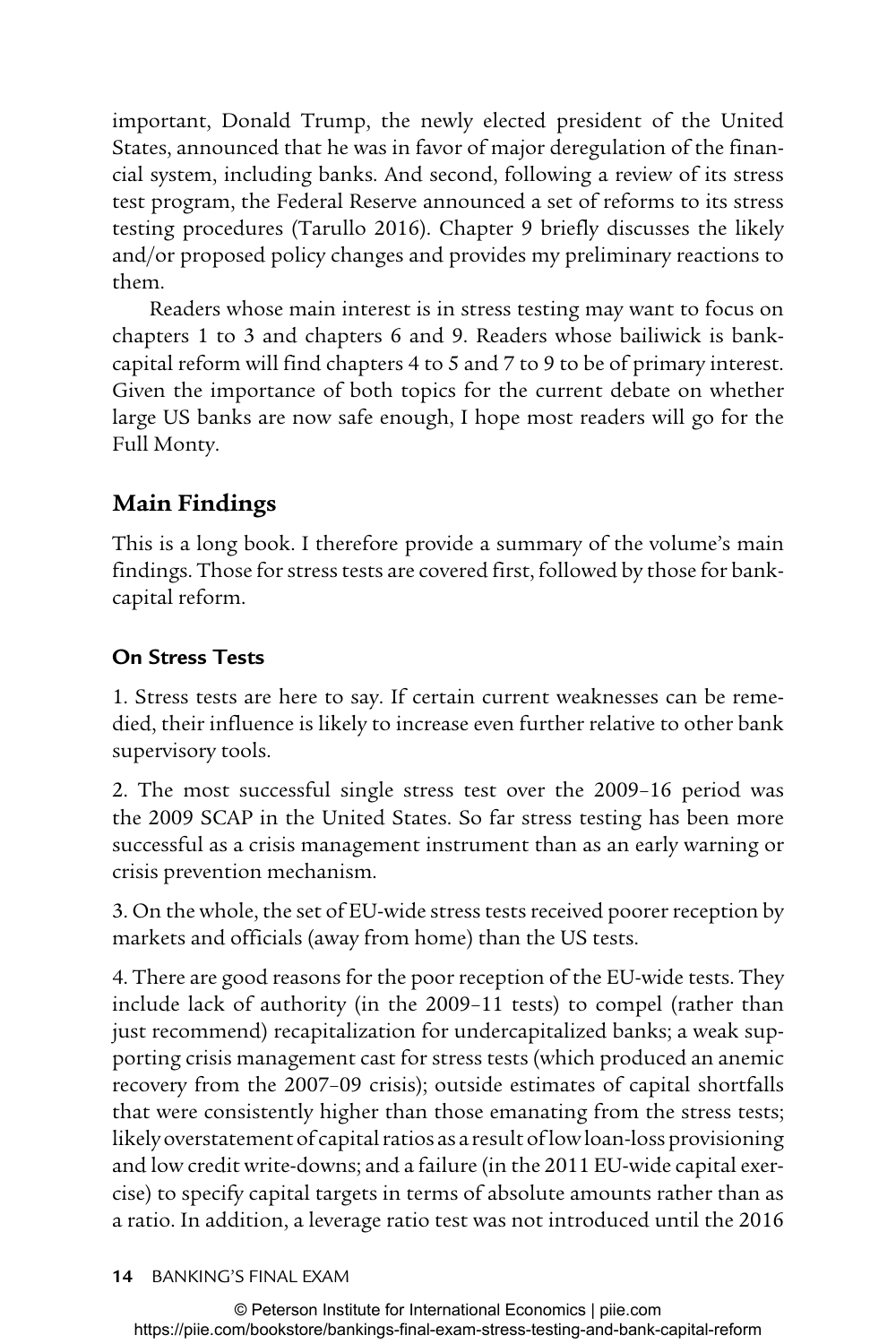test, thereby allowing large German, French, and Dutch banks with high risk-weighted capital ratios but low leverage ratios to fare much better on the tests than they should have. Although the 2014 and 2016 EU-wide tests contained some notable improvements relative to their predecessors, they had major shortcomings of their own. The 2014 test contained neither a leverage ratio test nor an adverse deflation scenario, and it allowed participating banks in some EU countries to inflate their capital ratios by being too lenient on tax-deferred assets and credits. The 2016 test made a major step forward by including data on fully loaded Basel III leverage ratios, but it then took a major step backward by suspending the use of hurdle rates, choosing instead to treat the stress test results as merely an input into the Supervisory Review and Evaluation Process (SREP). This decision is likely to retard future capital raising—just when it is badly needed and when there are justified concerns about a potential Italian banking crisis and the viability of Deutsche Bank.

5. Banks participating in stress tests should account for a substantial part of the banking system's assets. If the country's financial system is not bank dominated, a way needs to be found to assess how fragilities in the nonbank sector and in systemically important nonbanks could affect the banking system. This guideline is particularly relevant in the United States, where the nonbank sector is dominant and played an important role in the 2007–09 crisis.

6. The supervisor coordinating the tests should have not only the resources and authority to obtain the necessary private data inputs from the banks but also the capacity to evaluate independently the quality of those inputs as well as the impact of the shocks assumed in the scenarios on bank capital. Over time supervisors should seek to develop their own suites of models, both to guard against model risk from a particular model or two and to validate the reasonableness of models used by the banks in any bank-run tests.

7. Test coordinators must have the political independence to be able to call the results of the tests as they see them. If instead markets perceive that the tests are "rigged" to produce an overly optimistic and politically convenient pattern of outcomes for bank failures and the aggregate capital shortfall, publication is likely to do little to bolster confidence. This caveat applies with particular force to the EU-wide stress tests, where too many national discretions in the definition of bank capital have weakened its quality and outmoded provisioning and credit write-down practices (in some EU economies) have allowed a large stock of nonperforming loans (now estimated at €950 billion) to languish on banks' books for far too long.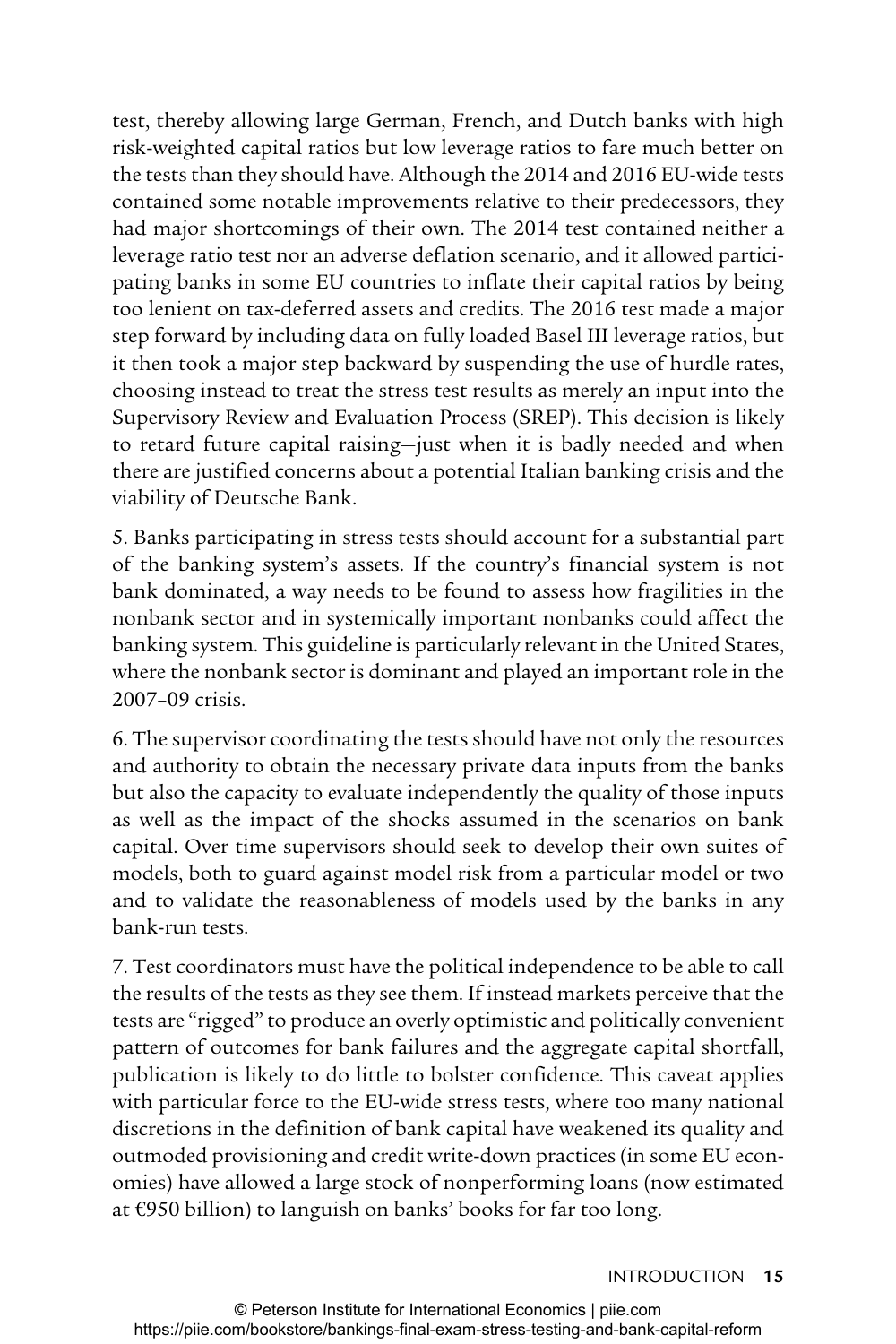8. Since stress test scenarios are meant to be "what if" exercises, it is not helpful to rule out certain scenarios just because they run counter to current policy objectives. Likewise, it detracts from their credibility if the scenarios cover only a minor part of the relevant risk exposures or the look-back periods used to estimate the impact of the shocks are not long enough to encompass some of the most severe banking crises in the country's history. In short, stress tests are not likely to be reassuring if they do not contain much stress.

9. The quality of the capital contained in the hurdle rate matters, especially in a crisis, when there are more losses to absorb. During the worst of the global financial crisis, the only capital ratios that market participants were interested in were those that had tangible equity in the numerator (see Tarullo 2011). Trying to make stress test results look better by inflating artificially the headline capital ratio—by choosing a low-quality capital measure for the hurdle rate—is a mug's game.

10. Disclosure of bank-by-bank results is essential for obtaining the market discipline effects of stress tests. All US tests except the 2011 CCAR and all EU-wide tests except the initial 2009 test have included bank-bybank results. There is little indication that stress test disclosure has led to reduced production of information by private firms. The decision by US supervisors not to publish the models they use to translate the impact of shocks on bank capital is the right one. Disclosure of these models would weaken banks' incentives to improve their own models and increase the risk that banks would game their portfolios to fit the properties of the supervisors' models.

11. Linking the results of the stress test with remedial actions to correct undercapitalization is crucial. The innovation of the US CCAR exercises to embed the stress tests in the capital planning process of banks—is a good one that merits serious consideration in other jurisdictions. Bank supervisors need a mandate to temporarily suspend dividend payments, share buybacks, and parts of executive compensation when capita hurdle rates in stress tests are not achieved as well as the will to enforce that mandate.

12. If severely undercapitalized banks are unable to raise enough capital from private markets and the decision is made not to close them, enough public funds need to be available to make public recapitalization feasible. If there is considerable doubt about their availability, it will be difficult to make stress test results credible, because market participants may well reason that the stress test architects are lowballing the capital shortfalls to match the small amount of recapitalization resources.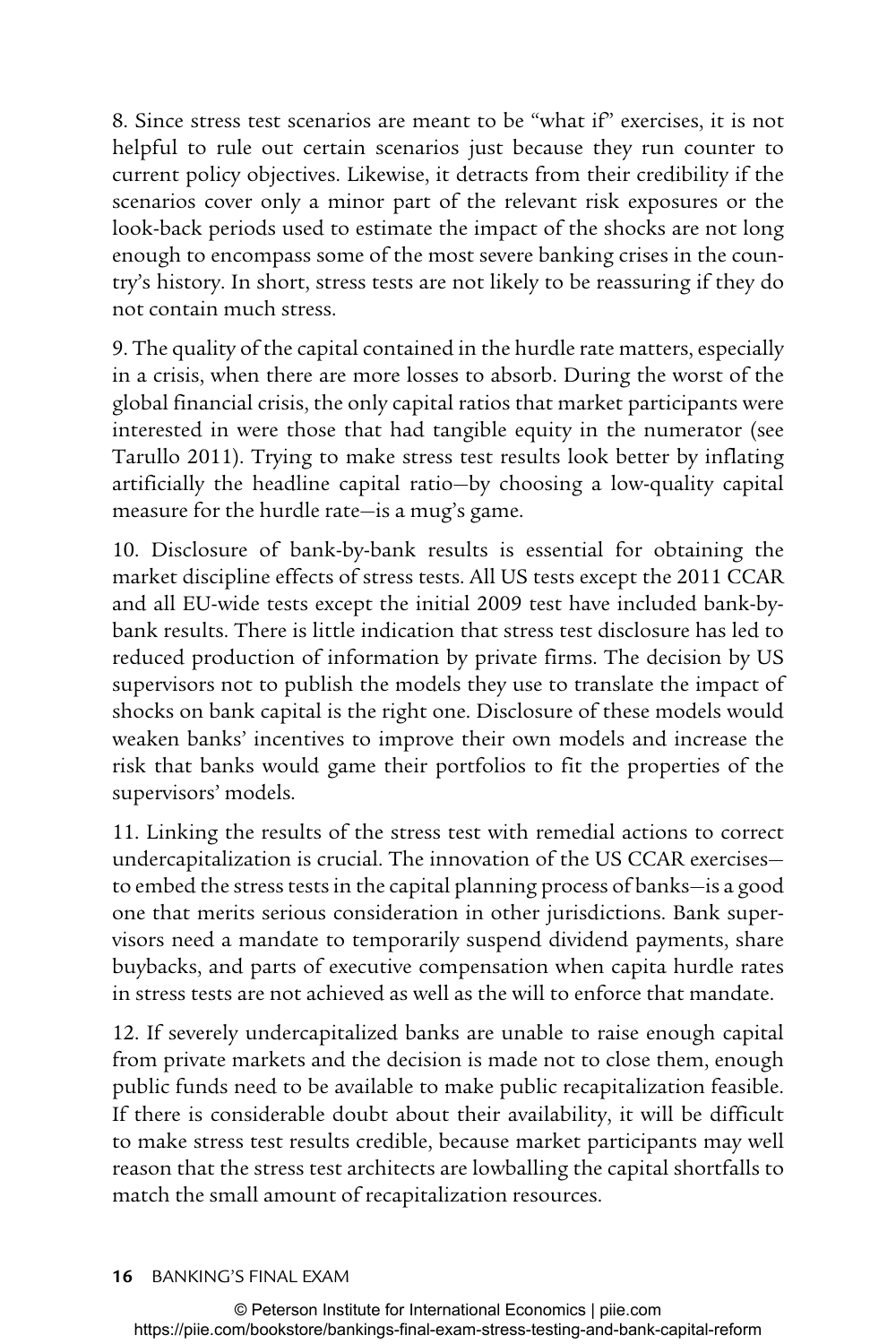13. Bank stress tests do not operate in a vacuum. If the supporting crisis management cast is weak and there is a nontrivial probability that banks will face very large losses, it will be tough to sell reassuring stress test outcomes, no matter how skillful the design of the tests.

14. Official stress test estimates of capital shortfalls will be less credible when outside estimates of these shortfalls are consistently much larger. When the gap between official and private shortfall estimates is large, officials should address the main reasons for this discrepancy.

15. It is troubling that stress tests performed so poorly in the run-up to the worst economic and financial crisis since the Great Depression, failing to provide early warning of the banking system's vulnerability not just in the United States but in almost all the economies that subsequently experienced systemic banking crises in 2007–09. Two corrective actions are called for.

16. First, the authorities need to draw more heavily on early warning models of banking crises and integrate them into the stress testing exercise. These top-down, dual threshold models find that banking system vulnerability is greatest when there is both an abnormally rapid rate of growth in credit to the nonfinancial private sector and an abnormally rapid rise in real property prices. These models performed well in forecasting most of the major systemic banking crises of the past several decades, including the 2007–09 episodes. Fortunately, parsimonious models can be estimated and evaluated in any economy with decent time series data on credit aggregates and property prices.

17. Second, the modeling of the financial sector during a crisis needs to include enough feedback, contagion, and amplification effects that a seemingly moderate shock to the banking system can produce the kind of real economy and bank-capital effects observed in an actual severe crisis. Current stress test models do not incorporate enough elements of the leverage cycle, enough shifts in expectations, enough funding problems, enough fire sales of assets, enough nonlinearities and fat tails, enough interaction between the bank and nonbank financial sectors, and enough adaptation by agents. In addition, there are signs that the outcomes of the past few CCAR tests are becoming too predictable for comfort. These analytical issues are not a technical sideshow. In stress test modeling, they are the main event. Even the most advanced stress testing programs admit that they are in the early stages of dealing with this difficult challenge. Until they get farther, true capital shortfalls are likely to be underestimated.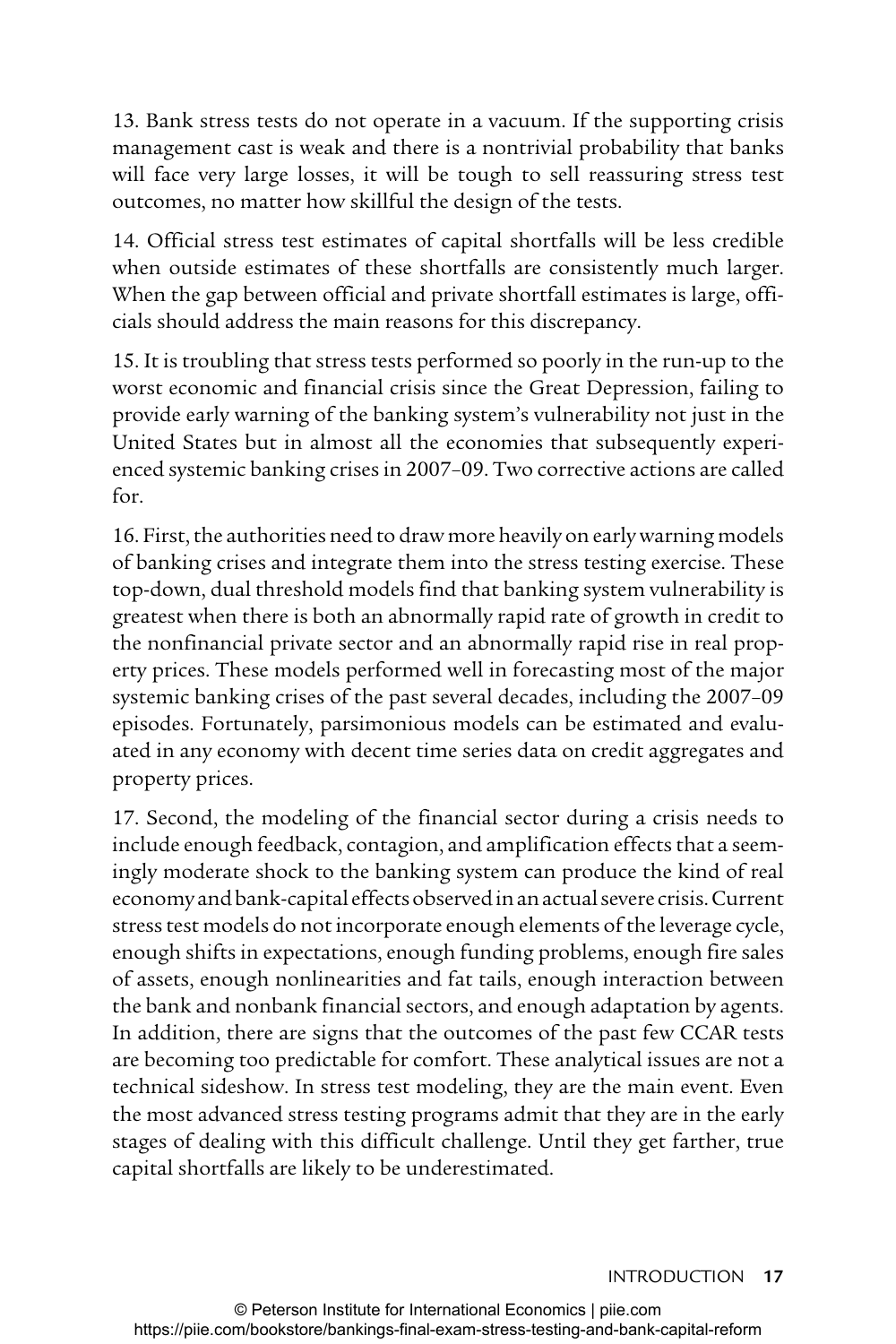18. Taking a cue from the macroprudential approach to bank supervision, when stress tests indicate that a bank is undercapitalized, the capital target should be expressed in terms of the absolute amount of capital that should be raised. If instead supervisors allow banks to choose how they will achieve the higher capital ratio, there is a good chance the banks will opt to make much of the adjustment by cutting back on loans, engaging in fire sales of assets, and derisking (i.e., rearranging their portfolio or redoing their internal risk-weight models), all with the aim of reducing their risk-weighted assets. The problem is that these methods of lowering the denominator of the capital ratio will not be the lowest-cost option for the macroeconomy. They will be contractionary.

19. All stress tests should contain a leverage ratio test. Almost all of the largest US banks that ran into trouble during the global financial crisis had risk-weighted capital measures that allowed them to be classified as "well capitalized" on their last reports while low leverage ratios were simultaneously pointing to very thin capital cushions (Hoenig 2012, 2013). The story was similar in Europe. This situation could be avoided in the future by requiring a leverage ratio test. US stress tests have contained a leverage ratio test since 2011. The EU-wide tests added one only in 2016.

20. Since the weight of the evidence points to optimal capital ratios being far above the minimum ratios set under Basel III (as well as under current US regulatory requirements), the message for stress test architects is that they need to be raising capital hurdle rates over time until this gap is eliminated.

# **On Bank-Capital Reform**

1. None of the approaches to estimating optimal capital ratios—be it the bank losses approach, the macroprudential approach, or the benefit-cost approach—is comprehensive enough on its own to provide a good guide. In addition, there is no sense in pretending that estimates of optimal capital carry a high degree of precision. Better therefore to combine the insights from all of these approaches to reach a sensible judgment call on the preferred answer. My call is that the optimal (weighted-average) leverage ratio for US banks should be in the neighborhood of 15 percent—with the eight G-SIBs in the 14 to 18 percent range, other large banks (banks with \$50 billion or more in total assets) in the 11 to 13 percent range, and small banks at 10 percent.

2. The consensus in official circles is for a much lower leverage ratio. For US banks, minimum leverage ratios are in the 4 to 6 percent range. The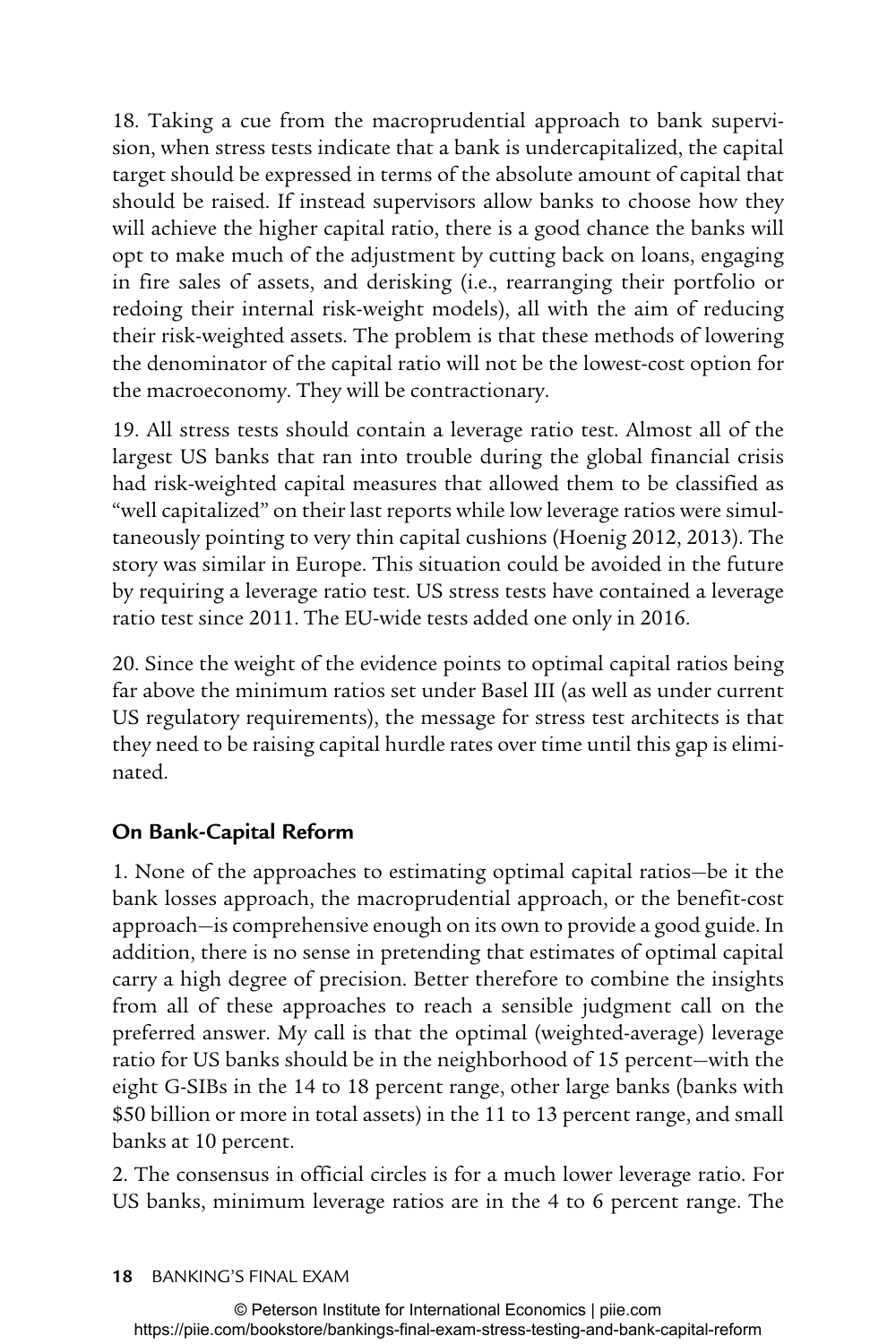minimum for the Basel III leverage ratio is 3 percent. Actual leverage ratios (be it tangible equity ratios or tier 1 leverage ratios) for the eight US G-SIBs (in US GAAP terms) currently stand at (a weighted average of) about 8 to 9 percent. The official consensus is wrong: It underestimates the benefits of higher capital ratios and overestimates the costs.

3. When implementing the "losses approach" to bank capital, the consensus relies exclusively on observed losses incurred by banks, with particular attention (rightly) devoted to the 2007–09 global financial crisis. The consensus ignores "counterfactual" losses. By counterfactual losses, I mean the losses that banks would have suffered in the global crisis had there not been such a massive and multifaceted array of government interventions. Without those interventions—including widespread government guarantees, public capital injections into banks and measures to aid the asset-backed securities markets, not just super-easy monetary policy and large fiscal expansion—bank losses would surely have been much higher. Note too that a proper treatment of the counterfactual (for US banks) would include not only the effect of US crisis intervention measures but also those of other G-20 governments since those foreign interventions also helped reduce US bank losses. IMF (2009, 2010b) data indicate that observed (peak) credit write-downs by US banks during the global financial crisis amounted to more than 8 percent of their total assets; counterfactual losses would have been much bigger. The counterfactual is highly relevant because G-20 leaders have pledged publicly not to repeat this extraordinary set of government interventions during any future crisis. Ignoring the counterfactual is a major methodological error and seriously biases downward the consensus' estimate of optimal capital.

4. Another common procedure in implementing the losses approach is to assume that after suffering losses during the upswing of the business cycle, banks can run their capital down very close to zero. This assumption ignores the fact that banks typically maintain capital ratios (for both riskweighted capital and leverage ratios) considerably above the regulatory minimum at the bottom of the credit/financial cycle (reflecting market pressures to do so). The right question is therefore how much capital would banks need to sustain the losses experienced during the upswing of the credit cycle and still have enough capital left to meet market pressures at the bottom of the cycle (Hanson, Kashyap, and Stein 2011). Correcting this omission of market pressure to hold adequate capital leads to a higher optimal capital ratio than when assuming unrealistically that banks can operate (after credit losses) with near-zero capital ratios.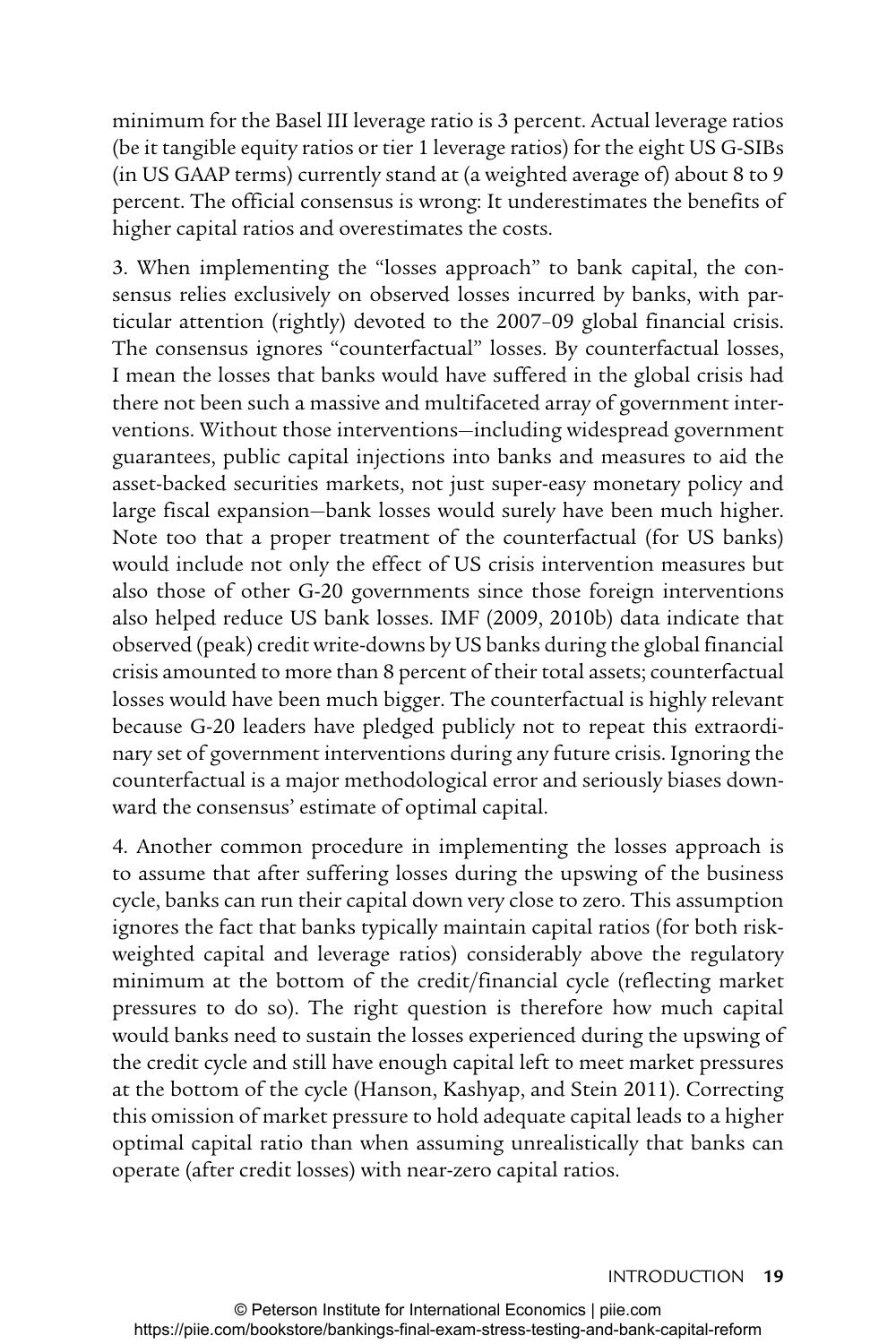5. The consensus chooses to measure bank losses during the global financial crisis using an income statement approach rather than a balance sheet approach. Using net income as the preferred measure of losses leads to a lower estimate of the optimal capital ratio because credit losses are offset against bank revenues and those revenues usually do not stay negative for long in a surviving bank, even in a severe crisis. But in severe crisis conditions, when many banks are failing or close to failing, market participants will find it difficult to know which banks will survive long enough to earn those positive revenues over the next year or two. Put in other words, they won't know which banks are "going concerns" and which are "gone concerns." What market participants think about potential bank losses and bank survival matters because that perception is important for bank runs and subsequent fire sales. The better assumption for measuring losses during the worst financial crisis since the Great Depression is to use the balance sheet approach, which yields a higher optimal capital ratio.

6. The consensus also takes little account of either earnings management or survivorship bias in measuring bank losses during the 2007–09 crisis. By earnings management, I mean using discretionary measures—such as taking lower loan-loss provisions and showing lower realization of losses on securities—to smooth net earnings during a crisis and to avoid reporting large(r) losses. By survivorship bias, I mean dropping from the sample some banks that did not survive the crisis. Suffice to say that the studies reviewed in chapter 5 indicate that both of these distortions to observed bank losses were present during the global financial crisis. Even though we don't as yet have a good estimate of their combined effect, there is no question that earnings management and survivorship bias have biased down the consensus estimate of the optimal capital ratio.

7. When looking at peak losses during earlier systemic banking crises, there is a choice between focusing on the average/median in the sample or paying more attention to (relevant) extreme observations. The consensus almost always sticks to the average, even though the worst crises can involve losses many times larger than the mean loss. In a similar vein, the consensus typically measures losses on an annual or semiannual basis, which smooths peak losses relative to quarterly data. While reasonable people could differ on which crisis observations are the most relevant for a future US crisis, the consensus tendency to downplay the extremes leads it to a lower optimal capital ratio.

8. The consensus usually fails to incorporate a key insight from the macroprudential approach to bank supervision—namely, that the capital ratio that the economy needs both to sustain a healthy rate of bank lending and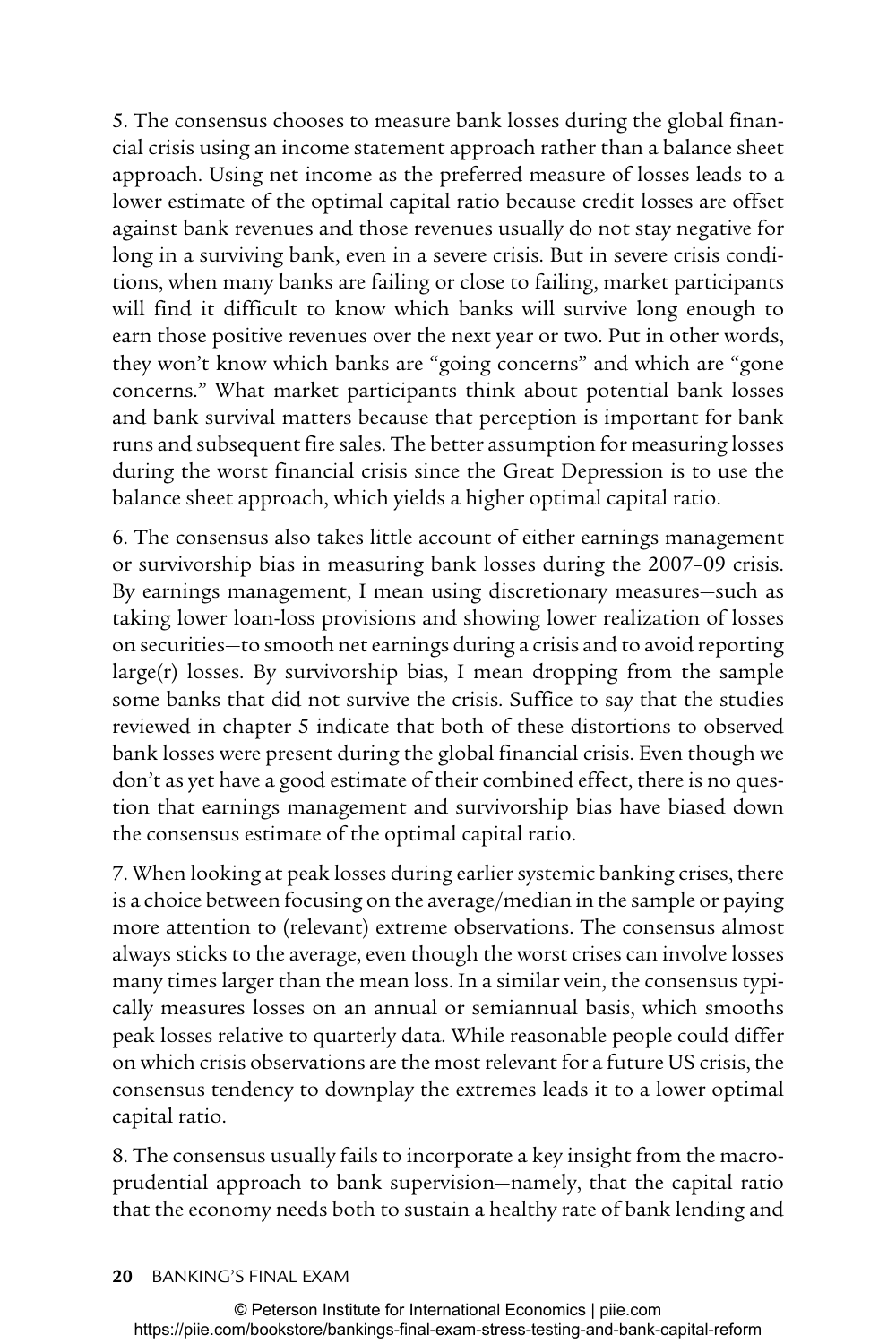to remain solvent against bank losses in a crisis is higher than the capital ratio needed just to absorb losses (BCBS 2010d).

9. Yet another sin of omission committed by the consensus is to see bank capital solely as "solvency" protection and not to take account of the "liquidity" benefits of higher capital. Recent empirical studies (for example, Pierret 2015) show that a bank's capital shortfall under stress influences how much debt it can raise. Similarly, the macroprudential approach highlights that where there is substantial reliance on uninsured wholesale financing, the "run point" for a systemic bank is at a higher capital rate than the solvency point. The message here is that while higher bank capital may not be the main supervisory tool for discouraging runs and fire sales, it helps a good deal—and this benefit needs to be accounted for in estimating the optimal capital ratio.

10. The consensus usually assumes that output losses in systemic banking crises are mostly temporary and do not have a large negative impact on potential output. Recent research has put this assumption in doubt. It finds that during the global financial crisis, the negative effect on potential output in advanced economies was about as large as the effect on actual output (e.g., Ball 2014a, 2014b). This raises the output cost of a systemic bank crisis from the 60 percent of GDP level commonly employed in the consensus to as much as 200 percent of GDP. Ceteris paribus, the higher the output cost of a banking crisis, the higher the optimal capital ratio.

11. The consensus uses historical databases on the unconditional annual probability of a systemic banking crisis (in a large group of advanced and developing countries) to drive its estimate of the benefits of higher capital ratios. This probability is typically assumed to be in the range of 2 to 5 percent. With such a low probability, it does not take much capital before the reduction in the probability of a crisis induced by higher capital ratios hits zero. At that point the marginal benefit from higher capital ratios also hits zero, because that benefit is the product of the change in the crisis probability and the output cost of a crisis.

The rub is that the historical probability of a crisis may not be a good guide to future crisis probabilities. This probability fluctuated sharply across subperiods in the international sample, and it was higher in the United States in 1892-1933 than it was in 1934-2007.<sup>18</sup> The historical probability of large losses at large US banks during the 1986–2005 period provided a very poor forecast (way too optimistic) of the losses experienced by those banks during the 2007–09 crisis (Kuritzkes and Schuermann 2007). Nor does the (average) historical crisis probability fully capture the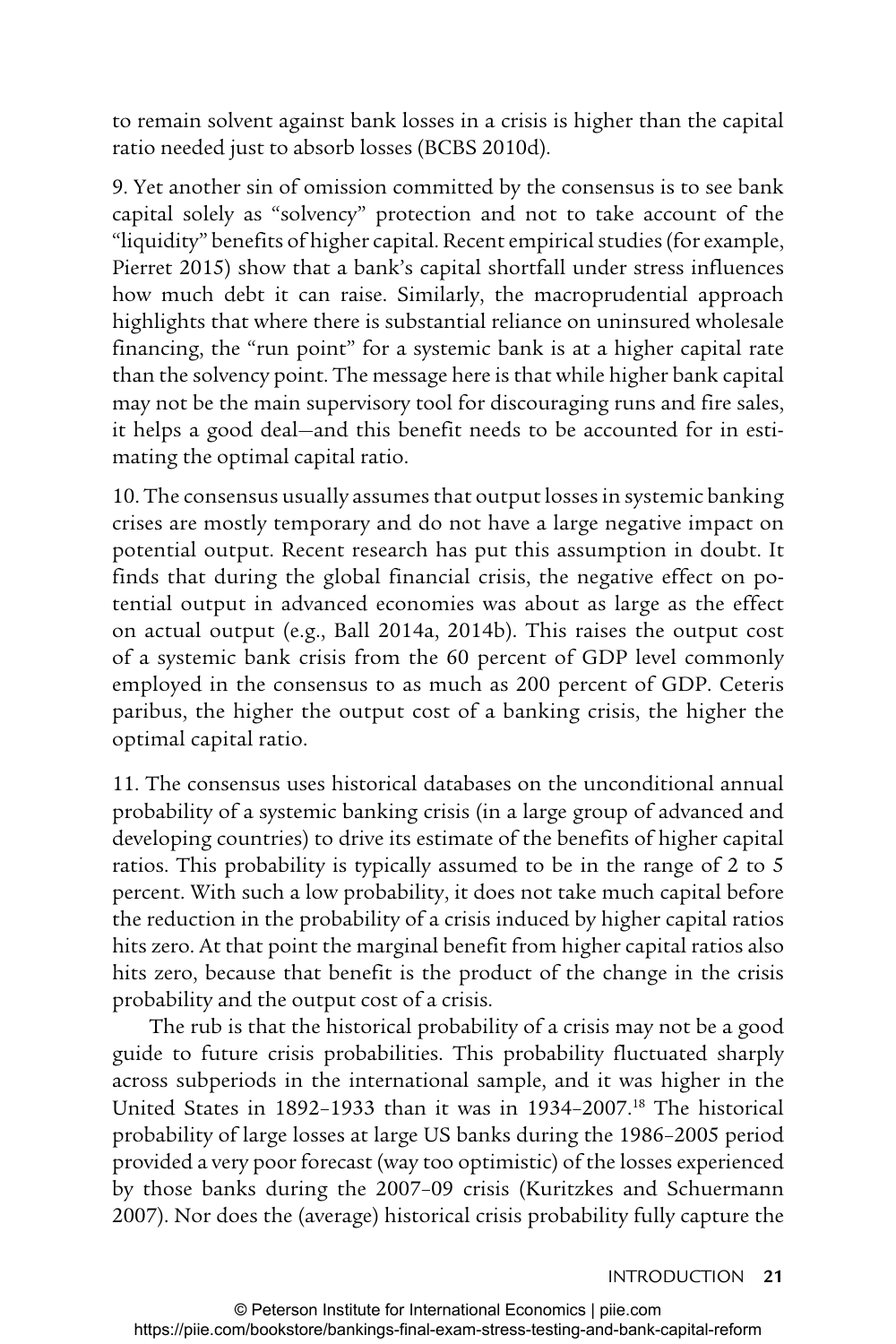rise of the US shadow banking system, with its large stock of uninsured, runnable, short-term liabilities and the potential adverse spillover effects on the banking system of another run on these shadow banks. Setbacks to the crisis management arsenal that have taken place in the wake of the 2007–09 crisis also count—for both future crisis severity and probability. Here, former US Treasury Secretary Timothy Geithner (2016) underlines that of 21 financial crisis tools used during the 2007–09 crisis (spanning lending, guarantee, and bank-capital programs), 12 of them could not be activated if needed today. Likewise, monetary and fiscal policy tools are more constrained today than they were in 2007.

A sensible guideline for crisis prevention is to hope for the best but prepare for the worst. A poor substitute is to hope for the best but prepare for the global average.

12. At the heart of the banking industry's opposition to much higher capital requirements is the assertion that higher bank capital requirements will depress bank lending and thereby reduce output and employment in the economy. This assertion is increasingly at odds with the empirical evidence—as well as with the appraisals of senior bank supervisors. I cannot emphasize this enough: Better-capitalized banks lend more, not less, than weakly capitalized ones. One impressive recent study, which looked at 105 large banks from advanced economies over the 1994–2012 period, finds that after holding other factors constant, a 1 percentage point increase in the equity to total assets ratio (i.e., leverage ratio) is associated with a 0.6 percent increase in total lending growth (Gambacorta and Shin 2016; see also Cohen and Scatigna 2014 and Cecchetti 2014 for similar findings). With this empirical finding, a key pillar of the case against much higher capital requirements is taken away.

13. In a parallel fashion, the consensus view of the effect of higher capital requirements on banks' overall funding cost sits on shaky ground. Most estimates either fail to allow for any Modigliani-Miller (M&M) offset or, if they do, focus too much on the cost of new equity and not enough on the cost of raising new debt financing. The M&M theorem (1958) shows that under certain assumptions, shifting a firm's capital structure away from debt toward equity leaves the firm's total funding cost unchanged. Because of favorable tax treatment of debt (relative to dividends), subsidies granted to too big to fail banks, deposit insurance, bankruptcy costs, and principal-agent problems, the M&M theorem does not hold strictly in the real world. Still, its fundamental insight—that higher equity reduces the riskiness of both equity and debt and therefore lowers the required rate of return, blunting any sizable increase in overall financing costs—is a much better approximation than the doomsday claims of the banking industry.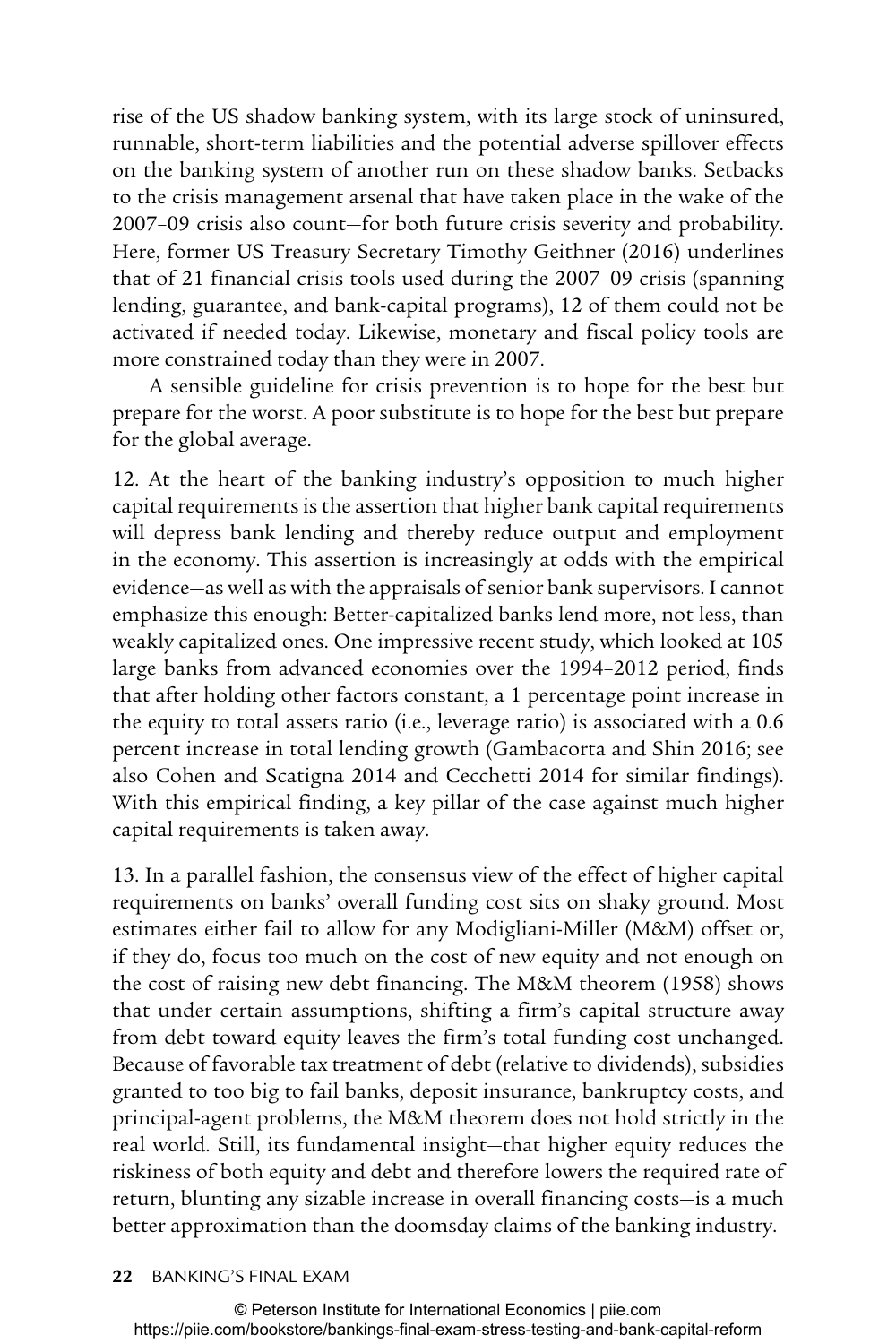Focusing on the effect of higher capital on debt funding costs makes sense because debt is the dominant form of financing for banks. Gambacorta and Shin (2016) report important new empirical evidence on the effect of higher bank capital on bank funding costs. They use a comprehensive database on 105 large banks in 14 advanced economies over the 1994–2012 period. They find that, all else equal, a 1 percentage point increase in the equity to total assets (leverage) ratio was associated with approximately a 4-basis-point reduction in the average cost of debt funding. They then use this estimate, along with data on the "average" bank in their sample, to calculate the overall change in the cost of bank funding from a 1 percentage point increase in the leverage ratio. Their answer is 3 basis points. They argue that even this modest estimate probably overstates the true effect, because it does not allow the cost of equity funding to fall as the funding mix shifts toward equity.

Using the estimates of Gambacorta and Shin (2016) and Hanson, Kashyap, and Stein (2011) and assuming that 80 percent of the increase in bank funding costs were passed on to bank customers would imply that an 800-basis-point increase in the G-SIB leverage ratio—from its current (weighted-average) level of about 8 to 16 percent—would yield an increase in G-SIB bank lending rates of only 20 basis points.<sup>19</sup> Since G-SIBs represent a little above 60 percent of total consolidated US bank holding company assets, the increase in overall bank lending rates would be lower still-about 12 basis points.<sup>20</sup> And as I show in chapter 7, even when this large increase in minimum leverage requirements for G-SIBs is paired with more modest increases in minimum leverage ratios for large non-G-SIB banks and for smaller banks, the increase in overall bank lending rates is only 14 basis points. The consensus typically assumes an increase in bank lending rates considerably higher than that. All else equal, the lower the increase in bank lending spreads, the higher the optimal capital ratio.

14. It is useful to compare my estimated 20-basis-point increase in G-SIB bank funding costs (linked to much higher capital requirements) to the estimated bank funding effects of too big to fail subsidies for systemically important banks (SIBs). In the IMF (2014a) estimates, the annual too big to fail subsidy was lowest for US SIBs, at roughly 15 basis points in normal periods, but rising to 75 basis points for a distressed SIB. Too big to fail subsidies were higher for Japanese, UK, and euro area banks. As these subsidies are funded by the government, elimination of them should not count as a social cost. The bottom line is that a 20-basis-point-plus increase in G-SIB bank lending rates represents a negligible social cost. And the lower the social costs of higher capital ratios, the higher the optimal capital ratio.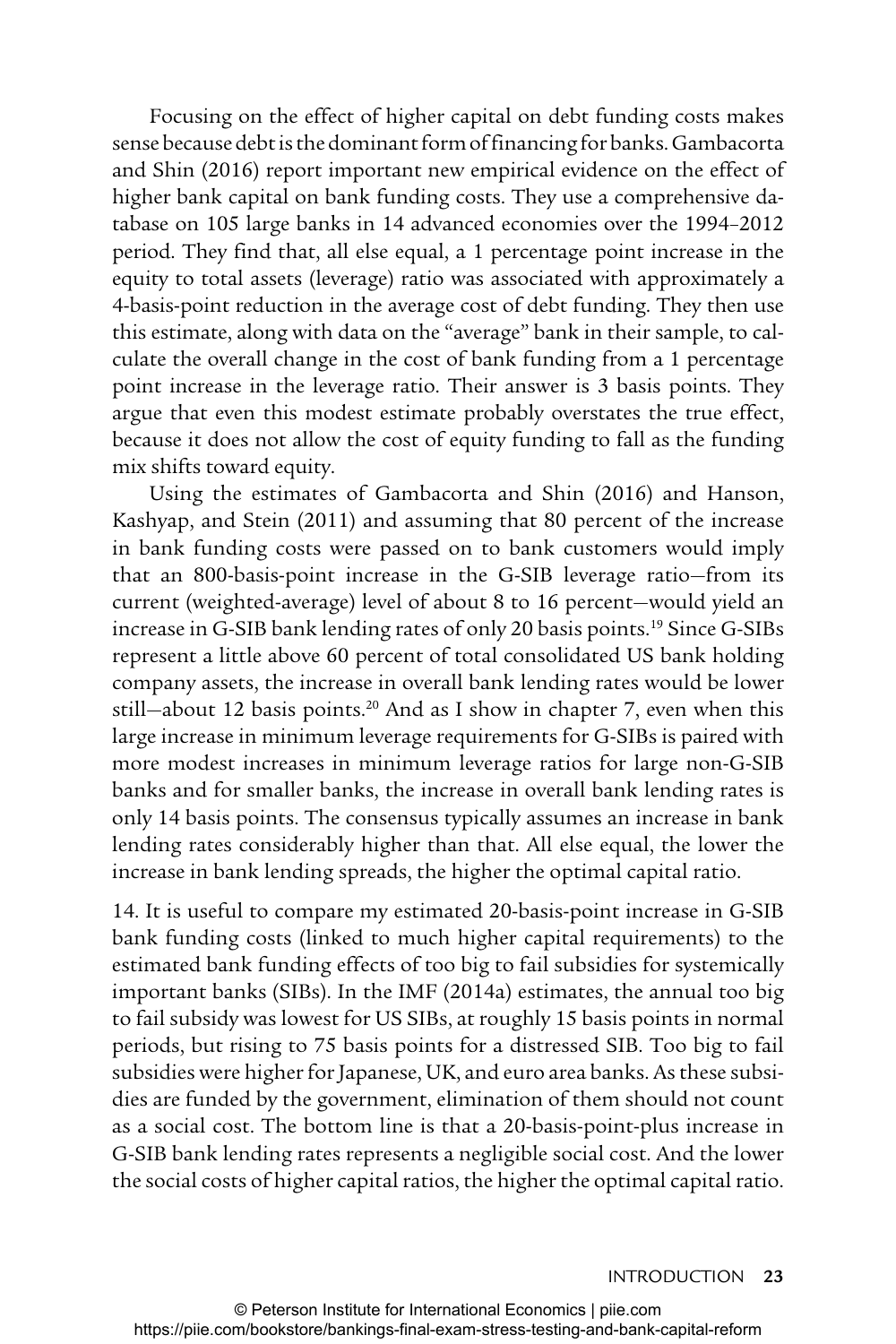15. To translate any increase in bank funding costs into increases in bank lending rates, the consensus almost always assumes full pass-through. The argument for doing so is that failure to pass on fully the increase in funding costs would induce resources to leave the banking industry, with adverse consequences for economic growth. However, as chapter 8 shows, beyond a certain threshold (which US and EU financial systems have already passed), a larger banking and a large financial system become a drag on economic growth, not a spur to it.

16. The recent empirical evidence is not kind to the full pass-through assumption. Cecchetti (2014) examines the effects of the Basel III capital increases using data for 15 large economies. Comparing indicators of bank performance in 2013 and the average for 2000–07, he finds that profitability, net interest margins, and operating costs were all lower in 2013. His interpretation is that to the extent that capital increases imposed costs, these costs were borne by equity holders in the form of lower dividends and managers in the form of lower compensation (which is included in operating costs). He stresses that contrary to the predictions of pessimists, there was no ballooning of interest margins. In light of Cecchetti's finding of essentially zero pass-through of Basel III increases in funding costs to lending rates, my assumption (below) of 80 percent pass-through—that is, that a 24-basis-point increase in G-SIB bank funding costs would lead to a 20-basis-point increase in G-SIB lending rates—seems conservative.

17. Increases in minimum capital requirements that are phased in gradually and can be funded largely by retained earnings are less costly than increases implemented more quickly and funded largely by new equity issuance. On this I agree with the consensus. But if capital increases are going to be funded mainly from retained earnings, it is crucial to tightly control dividend payments and share buybacks, because those discretionary actions drain bank capital. If US bank supervisors were tougher on controlling dividends and share buybacks in the run-up to the global financial crisis, the needed public bank recapitalization during the crisis would have been much lower.

18. Based on the evidence and considerations outlined above, I see an 800-basis-point increase in leverage ratios for US G-SIBs, phased in gradually over 10 years, as consistent with roughly a 20-basis-point increase in G-SIB bank lending rates. Equivalently, G-SIB lending rates would increase by about 2 basis points a year during the phase-in period.

19. As indicated above, a 20-basis-point increase in G-SIB lending rates translates into only a 12-basis-point increase in overall bank lending rates (because G-SIBs account for 62 percent of total consolidated bank holding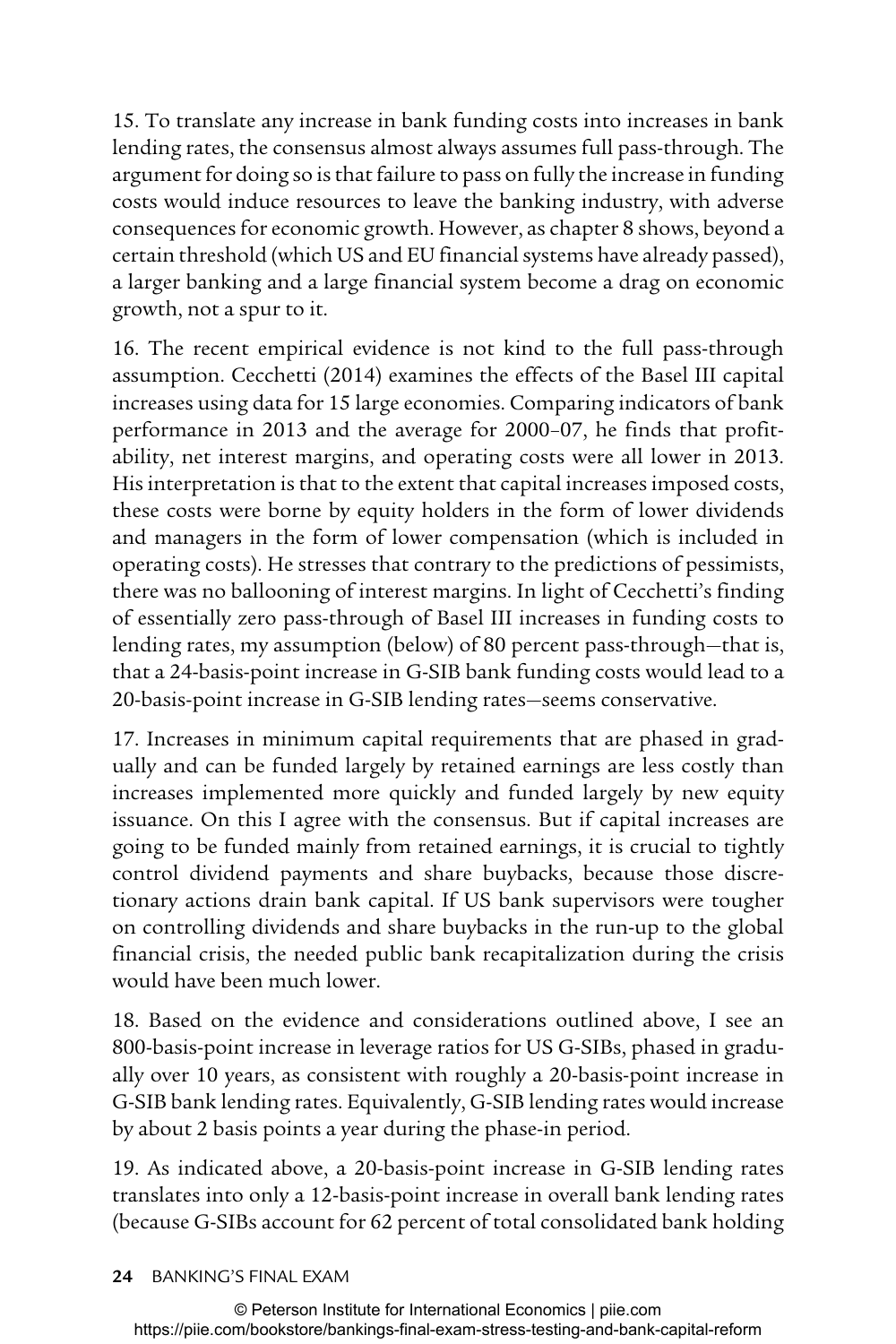company assets). There is no reason to believe that a 12-basis-point increase in overall bank lending rates would have a large negative impact on the level of US real GDP. It is useful to reference the rule of thumb that says a 100-basis-point increase in the US federal funds rate (which boosts the entire term structure of interest rates) lowers the level of real GDP by about 100 basis points over eight quarters.<sup>21</sup> A similar size increase in the overall bank lending rate should produce just a fraction of that effect given its narrower impact. Banks are responsible for only about a third of the credit extended to the private nonfinancial sector in the United States (Fischer 2015b). On the basis of this rule of thumb, the macroeconomic impact of a 12-basis-point increase in overall bank lending rates spread over 10 years induced by a cumulative 800-basis-point increase in minimum leverage ratios for G-SIBs—is likely to be so small as to be barely detectable in the macro data.<sup>22</sup> Moreover, such a tiny macro effect could be easily offset by the Fed lowering the path (infinitesimally) for the federal funds rate. The consensus assumes larger output effects. The smaller the (negative) output effects of higher capital ratios, the higher the optimal capital ratio.

20. The primary capital standard for bank regulation should have three properties: It should be better than the alternatives in distinguishing sick from healthy banks; be easy to understand, inexpensive to compute, and difficult to manipulate; and possess superior loss absorbency. By no stretch of the imagination do the existing risk-based measures of capital fit this job description. Indeed, the deficiencies of risk-based capital measures especially of the internal models approach to setting risk weights—are so serious that the leverage ratio should become the primary measuring rod for capital adequacy, not only in bank stress tests but also more broadly in supervision.

21. Making the leverage ratio king of the hill need not mean that there would be no risk sensitivity in bank supervision or stress tests. To incentivize banks not to load up on risky assets and to compensate for some of the weaknesses of existing stress tests, I propose that large banks be subject to a risk surcharge. This surcharge would be based on a set of indicators, in much the same way that G-SIB capital surcharges are based on a set of systemic risk indicators. One might think of six types of indicators:

- <sup>n</sup> a measure of tail risk dependence,
- the rate of loan growth cum a measure of the overvaluation of property prices,
- market-based measures of bank health (e.g., contingent claims analysis of distance to default, leverage ratios that depend on market value of equity rather than book values),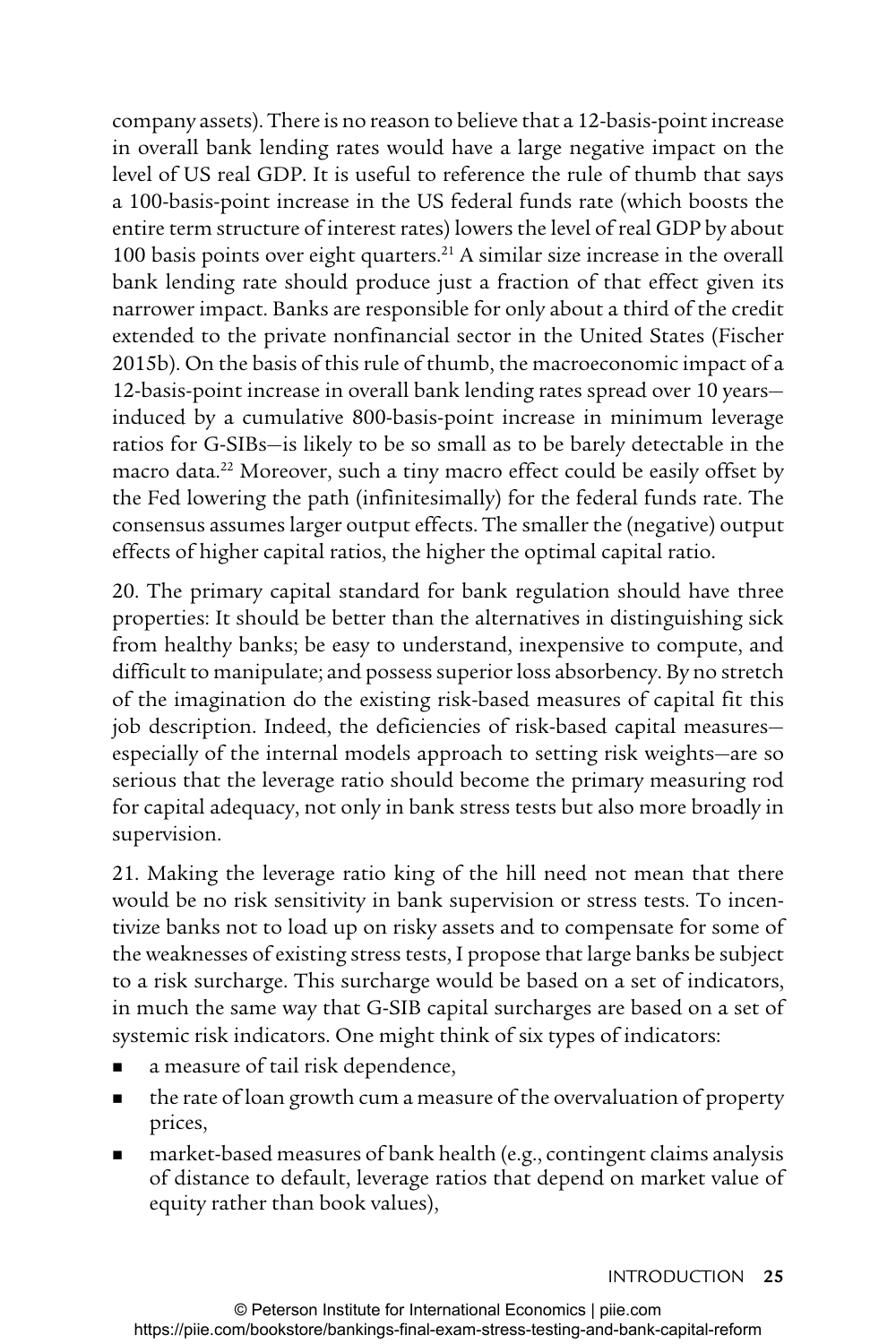- risk derived from reverse scenarios, in which one solves for the shocks that will produce a given decline in the capital ratio,
- areas of risk where the supervisors have special concerns (e.g., leveraged loans, commercial real estate, etc.), and
- the ratio of risk-weighted assets to total assets, where risk-weighted assets come from a revised standardized approach to risk weighting.

Banks with high risk scores would be subject to a capital shortage; banks with normal or low scores would not.

22. Each of these risk indicators has strengths and weaknesses. When used in combination, they should do better at identifying dangerous levels of asset risk than a single indicator alone. Tail dependence indicators pick up the crucial difference between a solitary bank failure and simultaneous bank failures. The rate of loan growth has been shown to be a useful early warning indicator of deteriorating credit quality and, when paired with a measure of the overvaluation of property prices, subsequent banking crises. Market-based indicators of bank health often do better at diagnosing bank vulnerability than slower-moving accounting (book value) measures. Reverse scenarios are useful because they are portfolio specific in a way that traditional stress test scenarios are not. Allowing supervisors to assign a relatively high risk weight to asset concentrations that are of particular current concern guards against the risk that the nature of risk changes over time. Finally, the ratio of risk-weighted assets to total assets—if obtained from a revised "standardized" approach to risk weights—combines credit, market, and operational risk, without the "noise" created by manipulation from banks' internal models.

23. The Bank of England's approach to setting G-SIB leverage surcharges as a proportion of G-SIB surcharges for risk-based capital measures—what I call the "symmetry and proportionality" approach—is a highly artificial construct that ought not be replicated. It is based on the faulty assumption that the bank-capital regime must retain both the risk-based capital standard and the leverage ratio as Pillar 1 requirements and that there is only one way of getting both the risk-based standard and the leverage ratio to be binding simultaneously. This approach would prevent authorities from moving the leverage ratio (way) up to its optimal level. It also yields unduly low capital surcharges for UK G-SIBs. On top of that, the Bank of England has concluded that the optimal common equity tier 1 and Basel III leverage ratios (exclusive of G-SIB surcharges) need be only 8.5 and 3.0 percent, respectively, under the dubious argument that the regulatory minimums should not be designed for the riskiest banks in unusually risky situations (Brazier 2015).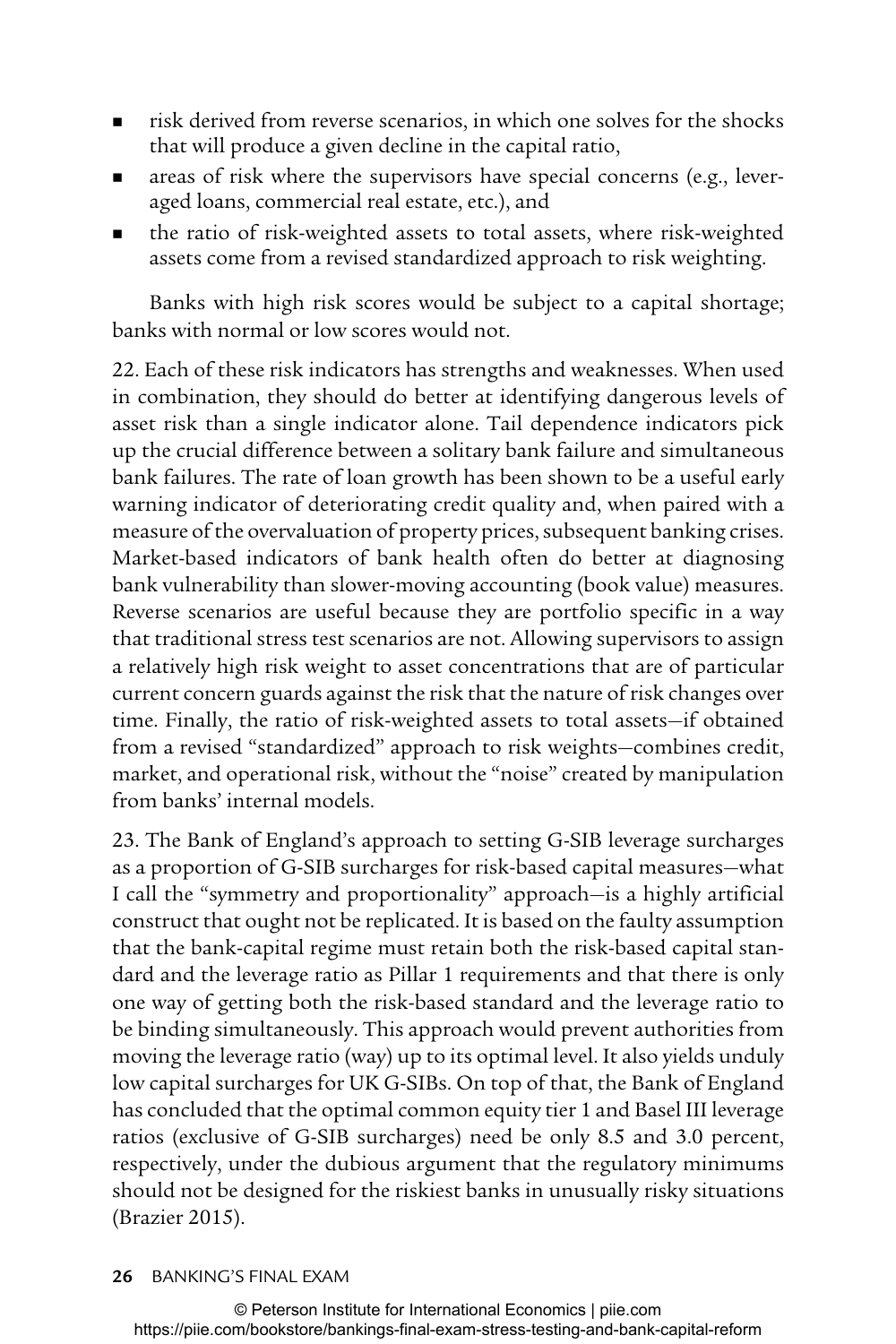24. In contrast, the Federal Reserve's "estimated impact" approach is an appealing way to think about what it means to eliminate too big to fail and how to go about estimating G-SIB capital surcharges (Board of Governors 2015b). Unfortunately, its conclusion that the top surcharge for the largest G-SIB needs to be no higher than 450 basis points is seriously flawed.<sup>23</sup> Once one employs a \$50 billion bank as the appropriate non-G-SIB reference bank instead of a \$250 billion one; factors in the likelihood that G-SIBs have a higher probability of default than non-G-SIB; and recognizes that the historical data are likely to give too optimistic a picture of future crisis probabilities, the appropriate capital surcharge for the largest G-SIB rises to the neighborhood of 800 basis points. The Fed's current G-SIB surcharge range for risk-based capital measures of 100 to 450 basis points is too low and too flat.

25. The problem is even more pronounced for leverage ratios, where G-SIBs face a minimum leverage ratio (under the enhanced supplementary leverage ratio) of 5 to 6 percent (versus a minimum of 3 to 4 percent for other banks).24 It is likewise regrettable that US regulatory and supervisory officials have applied essentially the same capital hurdle rate to all bank holding companies participating in the CCAR stress tests, without regard to the large variations in their systemic importance.

26. To remedy the most glaring deficiencies in the existing bank capital regime in the United States, I propose a reform plan. The four existing Pillar 1 bank-capital standards would be replaced with a single (Pillar 1) standard, the tangible leverage ratio. Long-term minimums for the tangible leverage ratio would be established for three different classes of US banks. For G-SIBs the long-term target would be 14 to 18 percent (depending on the bank's systemic importance). For other large banks, the long-term target would be 11 to 13 percent (again depending on systemic importance). For smaller banks, the long-term target would be 10 percent. These long-term targets would be phased in (in roughly equal annual installments) over 10 years. Risk sensitivity would be introduced into the regime via a new (Pillar 2) risk surcharge. This surcharge would sit on top of the basic minimum leverage ratio, and it would have a positive charge for banks whose assets and/or off-balance-sheet commitments were judged to be unusually risky relative to their peers. The new leverage minimums would be translated into the baseline (unstressed) capital hurdle rates in the annual CCAR stress tests. The stressed hurdle rates would be set below the baseline rates, depending on the severity of the scenarios and the model parameters that link the shocks to bank capital. In the middle of the phase-in period, the Federal Reserve would assess the effects of the higher capital standards on the financial system and on the broader US economy. If that assessment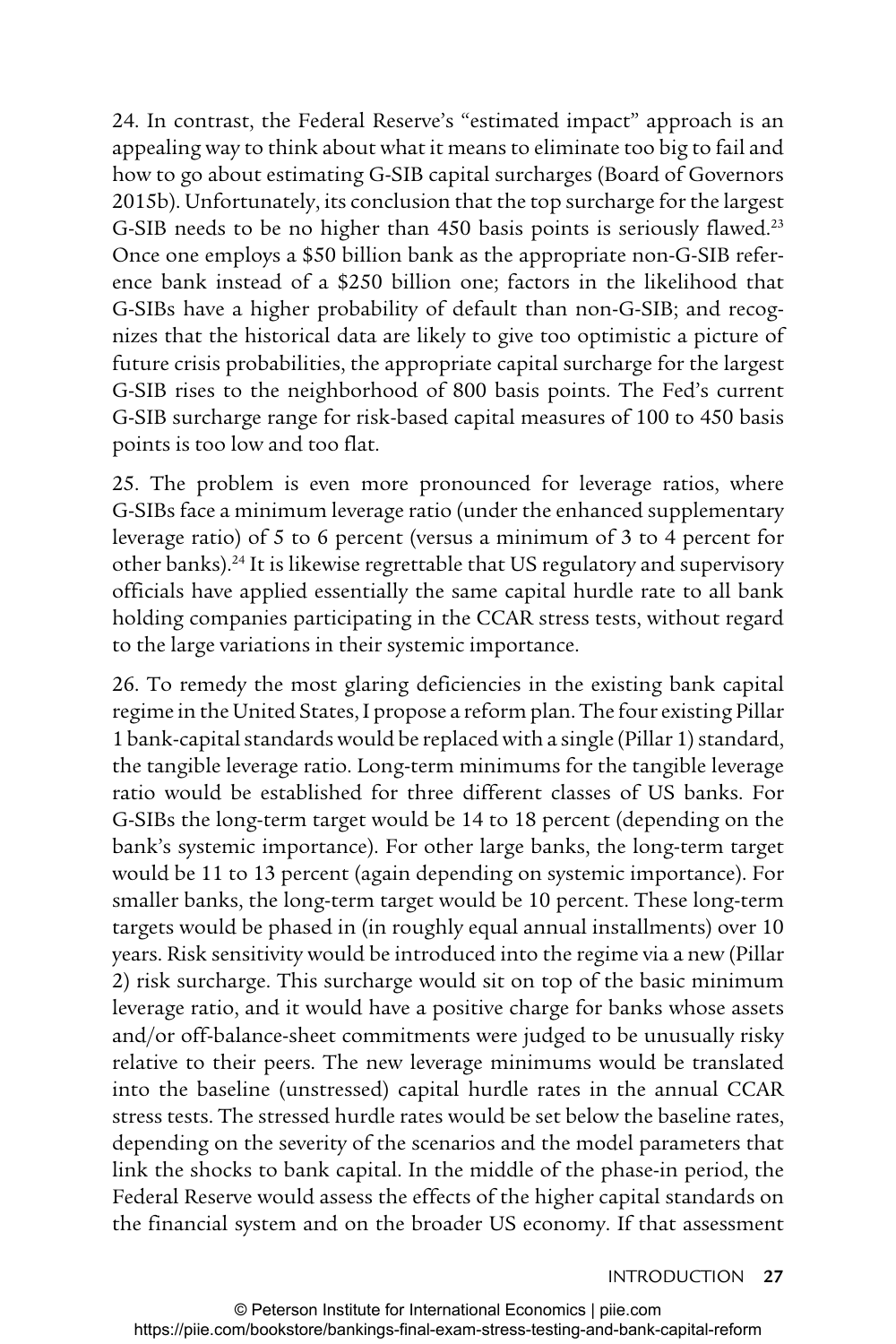were positive, the second five-year period of hurdle rate increases would proceed as planned; if not, the Federal Reserve would have the authority to propose and enact a slower rate of increase or even to suspend these increases entirely.

27. The plan has a number of important advantages.

28. The plan would deliver a quantum jump in the amount of loss-absorbing, high-quality capital in the funding structure of the largest US banks. It would create enough of a capital cushion to withstand not only the scale of losses suffered in the 2007–09 crisis but the even larger (hypothetical) losses under a no-more-too-big-to-fail scenario with more limited government intervention. This higher capital cushion would also help deter runs on banks by wholesale creditors, who could be more confident that their bank counterparties were unquestionably solvent. The taxpayer would not be on the hook. There would be enough capital left after a severe crisis to provide sufficient loan growth to support a recovery.

29. The plan's proposed range and pace of capital increases are perfectly consistent with maintaining satisfactory macroeconomic performance. Well-capitalized banks lend more, not less, than weakly capitalized ones. As outlined above, the plan's proposed increases in minimum leverage ratios over a 10-year period would likely lead to approximately a 14-basis-point increase in overall bank lending rates. Such a small and gradual increase in bank lending rates would have only a barely detectable effect on the level of long-term US real GDP—and even that effect could be offset by a very small decrease in the federal funds rate.

30. The plan's three-level structure requires the largest increases in bank capital where they are needed most—at the nation's largest and most systemically important banks. These are the same banks that received the lion's share of official assistance during the Great Recession as well as the ones where the existing leverage ratio is actually lower than in smaller banks of less systemic importance. By mandating lower minimum leverage ratios for non-G-SIBs and small banks (including more than 6,000 community banks), the plan is able to reach a 16 percent (weighted average) leverage ratio for G-SIBs while producing an overall (across all banks) weighted-average minimum leverage ratio target of 14½ percent. The overall (weighted average) increase in minimum leverage ratios under the plan is 600 basis points (for the tangible leverage ratio)—significantly below the 800-basispoint increase that would be needed under an across-the-board 16 percent leverage ratio target.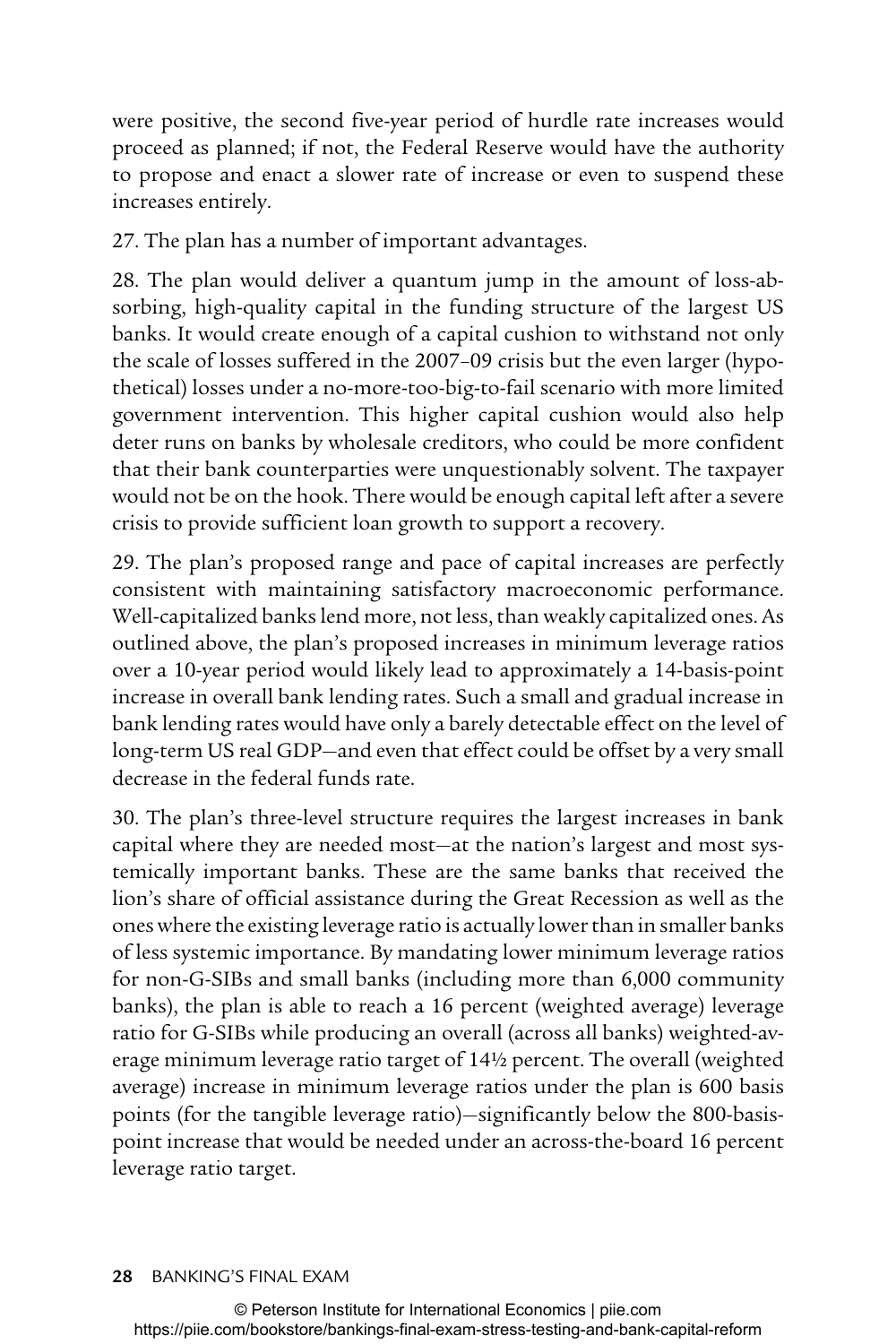31. The plan offers a new answer to the question of how an unweighted leverage ratio and some risk weighting of assets can best be used in tandem. The conventional dual standard (both Pillar 1) bank-capital model has been a failure. The leverage ratio gets much closer to what one should want from a single Pillar 1 minimum capital requirement. The proposed Pillar 2 risk surcharge framework would compensate for some weaknesses and omissions in the existing supervisor-led stress tests, address the leverage ratio's lack of risk sensitivity, and provide some deterrence against the possibility of banks loading up on risky assets. Crucially, it would be binding without constraining the height of the basic leverage ratio itself.

32. The plan would steepen the leverage surcharge schedule for G-SIBs. If real progress is to be made in ending too big to fail, and direct restrictions on bank size are not the route that the Executive and the Congress want to take to get there, another way has to be found to motivate the largest banks to decrease over time their systemic footprint. The plan would provide the necessary price incentives to induce them to do so.

33. The likely objections to the plan are not persuasive.

34. Proposals for much heightened capital requirements are not necessarily pie in the sky.25 These proposals have been put forward by both Democrats and Republicans, and by officials as well as academics. Imposing much higher minimum leverage ratios on the largest US banks has also been favored by community banks to level the playing the field. Among such proposals, the plan's proposed minimum leverage ratio schedule falls squarely in the middle of the range. If banks were much better capitalized, they would be on stronger ground in arguing that structural activity restraints (like the Volcker Rule) are not needed. At some point, CEOs of G-SIBs could well come to the conclusion that higher capital ratios are the neatest, least intrusive, and least costly mechanism for satisfying regulators and the public that they are safe enough.

35. The body of empirical evidence strongly suggests that if the plan were to shrink the size of the largest banks, the banking system, and the financial system as a whole, the results would not be adverse for US macroeconomic performance. This is because the United States has already passed the point where, without subsidies, getting bigger generates increasing returns.

36. Of the potential objections, the weightiest one is that heightened capital requirements for banks could induce increased migration to the shadow banking system, where regulation is laxer, with potential unhappy consequences for financial stability. Even though the size of the cash-like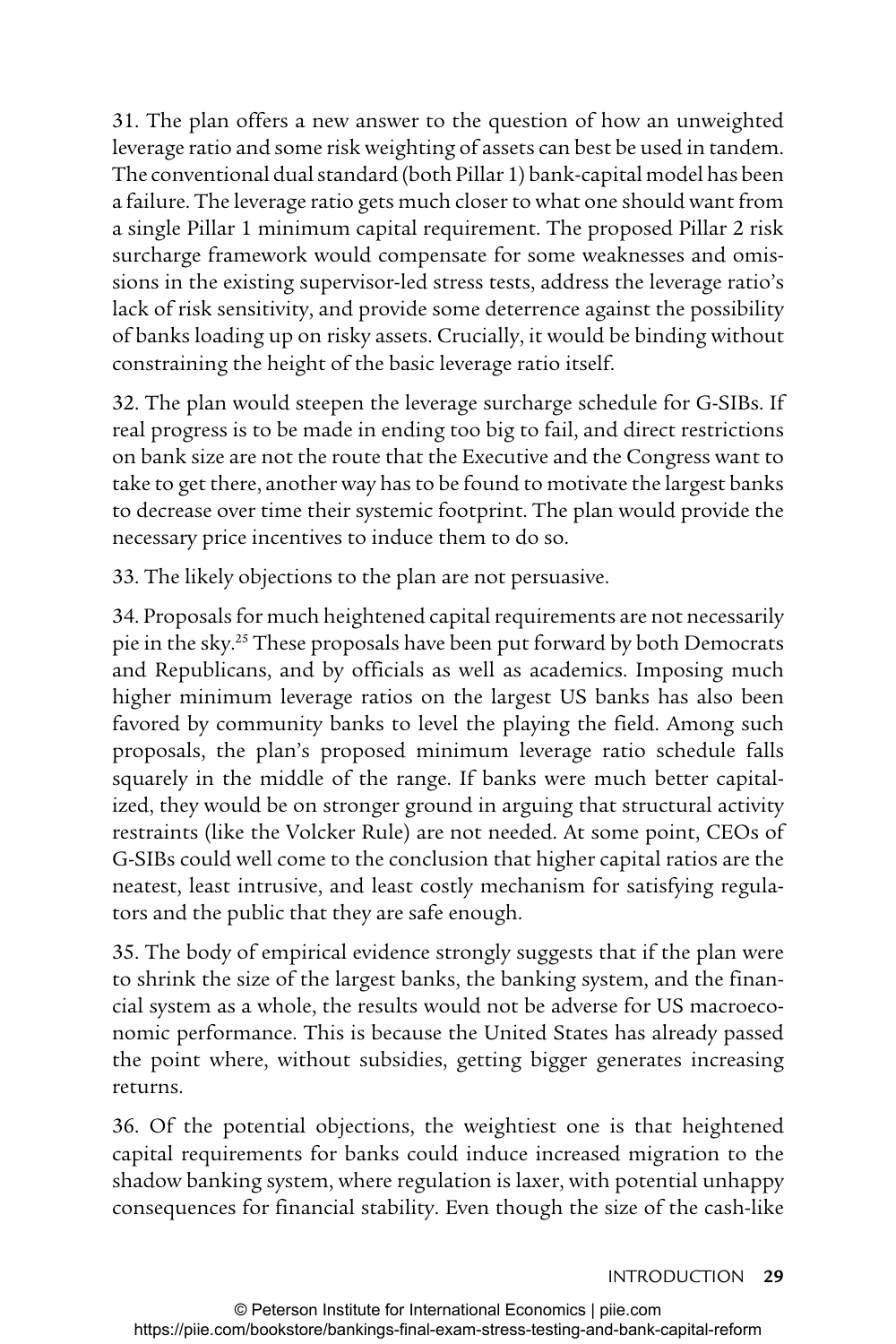part of the shadow banking system has fallen from its precrisis peak, this risk has to be taken seriously (Stein, Greenwood, and Hanson 2016).

37. In the wake of the crisis, a set of reforms was put in train to reduce the fragility of the shadow banking system. Not enough time has passed to know whether these reforms will be sufficient, particularly as regards runs on shadow banks with short-term liabilities and illiquid longer-term assets. If danger signs emerge (again), I propose a backup contingency initiative to better run-proof the shadow banks. This initiative owes to former Bank of England governor Mervyn King (2016), who calls it the "pawnbroker for all seasons" (PFAS). At the heart of the PFAS is a limit on the amount of short-term (one year or less) liabilities a bank or shadow bank can issue. These liabilities cannot exceed the sum of reserves held at the central bank plus the estimated value of haircut-adjusted collateral positioned with the central bank. This PFAS "liquidity" reform would be a valuable complement to the higher-capital solvency plan outlined in this book. It could replace the liquidity coverage ratio and the net stable funding ratio, which apply only to banks. Like the plan for much heightened capital requirements, the PFAS could be phased in over 10 to 15 years. The reform is streamlined relative to other shadow-bank reforms and would be an effective way to address the migration and "run" vulnerabilities in the present financial system.

38. Although the G-20's Total Loss-Absorbing Capacity (TLAC) initiative also sets higher minimum capital standards for G-SIBs, it is not a good substitute for the plan. Under TLAC, by January 1, 2022 G-SIBs would be required to have TLAC-eligible instruments equal to 18 percent of their risk-weighted assets as well as to 6.75 percent of their Basel III total leverage exposure. Less than half the minimum TLAC requirement is expected to be made up of subordinated debt and long-term bail-in bonds (CoCos) that are to be converted into equity once certain prespecified minimum capital ratio criteria are met. Under the accompanying Single Point of Entry (SPOE) reform, the structure of G-SIBs would also be altered so that "losses" by bank subsidiaries performing critical economic functions can be passed upward to the bank holding company, thereby allowing such subsidiaries to remain solvent and operational.

39. The minimum leverage ratio for G-SIBs under the plan is 14 to 18 percent versus less than 7 percent under TLAC. The plan therefore provides much greater loss absorbency. Equity already in place is superior to a bond that converts to equity under a set of prespecified criteria. Setting the trigger for bail-in bonds at the right level is tricky. Pure equity has no trigger issue; it already is equity. Bail-in bonds have a much higher probability than equity of being bailed out in a severe crisis. Ask yourself: Which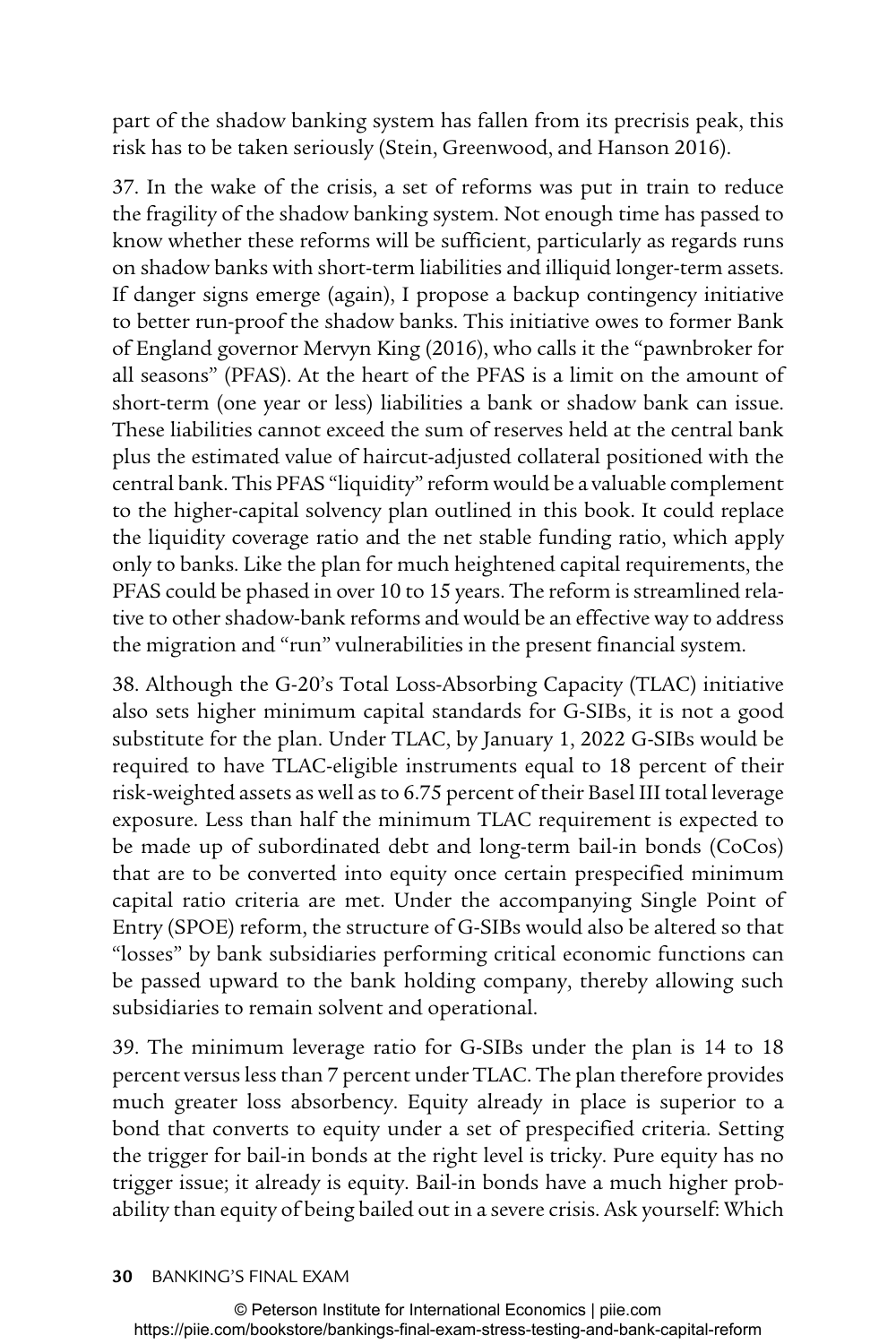is going to produce the better crisis dynamic: trying to bail in bondholders in a severe crisis when banks are trying to keep their funding sources from drying up, or having a comfortable equity cushion in place and allowing that equity capital to be drawn down to reflect credit losses? Bail-in bonds can become a crisis amplification mechanism during a severe crisis as the price of these bonds collapses and the market for them dries up. Unlike dividends, there can be no suspension of interest payments on CoCos. The worthwhile SPOE initiative can be implemented just as easily under the plan as under TLAC.

40. Last but not least, for all the additional risks the TLAC initiative brings with it relative to the plan, it is not much cheaper in terms of its effects on overall bank lending rates and on the level of real GDP. As suggested above, my best estimate is that increasing the tangible leverage ratio in US G-SIBs from roughly 8 to 16 percent would raise overall bank lending rates by about by 12 basis points over a 10-year period. Adding in the assumed smaller increases in leverage ratios for large non-G-SIB banks and smaller banks would raise the tally for increases in overall bank lending rates to 14 basis points. The Bank for International Settlements (BIS 2015b) recently published the results of its quantitative impact study of TLAC implementation. While it is hazardous to compare bank-capital plans that have many moving parts and that employ quite different assumptions, my back-ofthe-envelope calculation is that TLAC would wind up cutting the increase in overall bank lending rates (relative to my plan) by roughly 7 to 12 basis points.26 If, as argued above and in chapter 4, the macroeconomic effects of a 14-basis-point increase in overall bank lending rates, implemented gradually over a decade, is barely detectable, the macroeconomic savings from a rate rise smaller than that (under TLAC) would be virtually invisible. The conclusion is clear: TLAC is penny wise and pound foolish.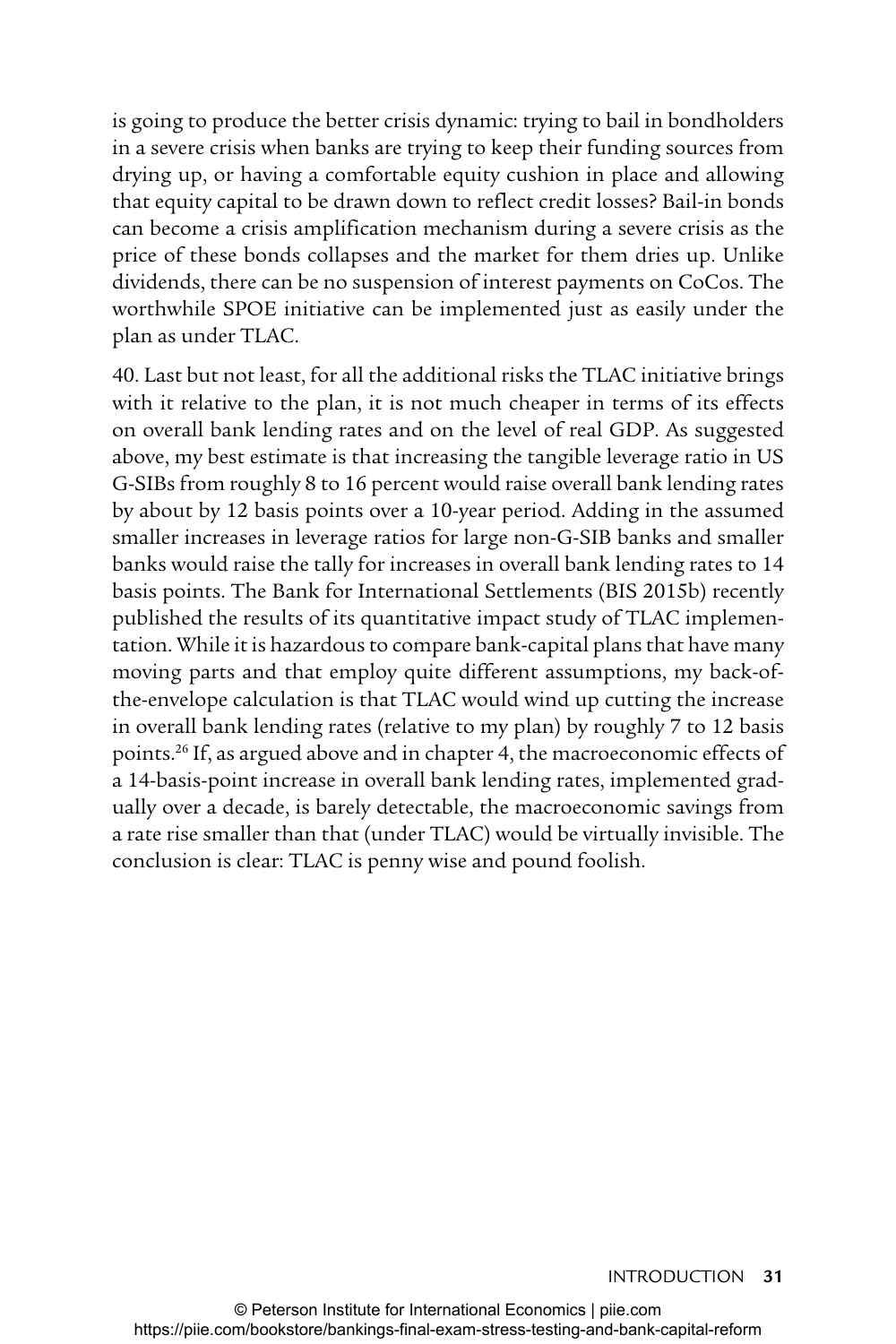© Peterson Institute for International Economics | piie.com https://piie.com/bookstore/bankings-final-exam-stress-testing-and-bank-capital-reform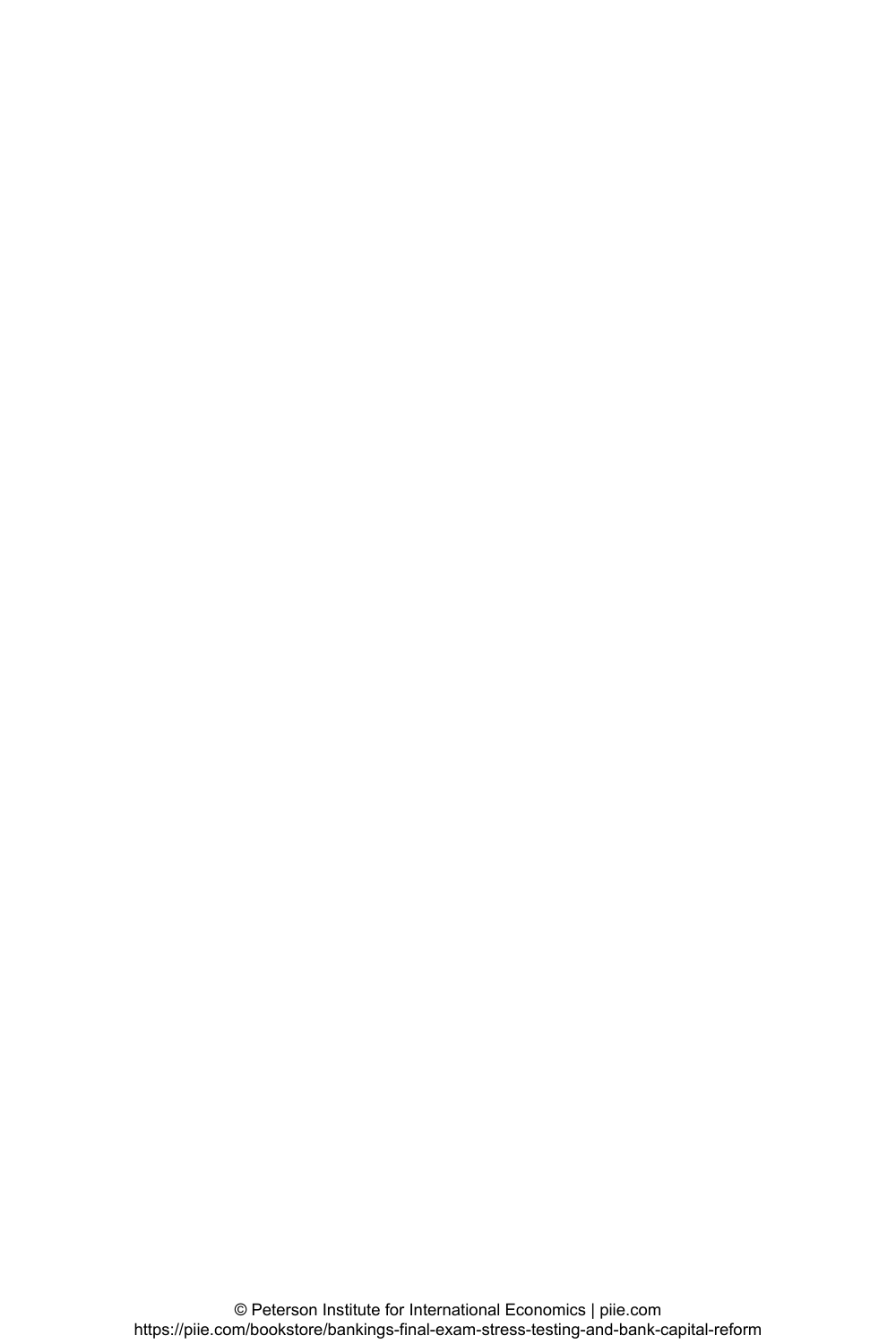# **Appendix I**

# **Event and Impact Studies of US and EU-Wide Stress Tests**

There is by now a significant and rapidly growing empirical literature that presents "event studies" of the US and EU-wide stress tests. Such studies focus on two questions: (1) Was the announcement of the tests and/ or publication of the results followed by positive cumulative abnormal returns on bank equity for the tested banks (and sometimes, for nontested banks as well) and (2) did the announcement and/or publication of the tests and results—be they positive or negative—provide market participants with information that they did not have before? Good reviews of this literature can be found in Candelon and Sy (2015); Fernandez, Igan, and Pinheiro (2015); and Flannery, Hirtle, and Kovner (2015), while MacKinlay (1997) provides a review of the standard methodology for doing such event studies. Unfortunately, the results of these event studies seem to be quite sensitive to the metrics used to judge impact (that is, average cumulative abnormal returns, absolute value of average cumulative abnormal returns, behavior of price-to-book ratios, credit default swap spreads, and trading volumes), to the presence or absence of tests for significant differences between tested and nontested banks, and to the model used to generate expected returns before the event

Flannery, Hirtle, and Kovner (2015) argue that earlier event studies of stress tests are badly flawed because mean returns for tested banks could be zero for two quite different reasons: the abnormal return is very small for all firms or the returns are large in absolute value but positive for some banks and negative for others. They therefore recommend that researchers look at the absolute value of these returns, as well as at trading volumes. When they do so for the DFAST and CCAR tests conducted in 2009–15, they find that disclosure of the results generated new information about stress tested banks. They also find larger effects on tested banks than on nontested ones.

Very few studies compare the results of the US and EU-wide tests on a like-to-like basis. Greenlaw et al. (2012) do an event-study comparison of the market reaction to the 2009 US stress test with that for the 2009 EU-wide test. Drawing on bank equity prices and CDS prices, they found that the markets assessed the US test much more favorably than the EU-wide one. Candelon and Sy (2015) compare the results of the 2009 SCAP and the 2012 and 2013 CCAR tests on the one hand with the results of the 2009, 2010, and 2011 EU-wide tests and the 2012 EU-wide capital exercise on the other. They look only at average cumulative abnormal returns, not the average absolute value of those returns. For those tests (relating to publica-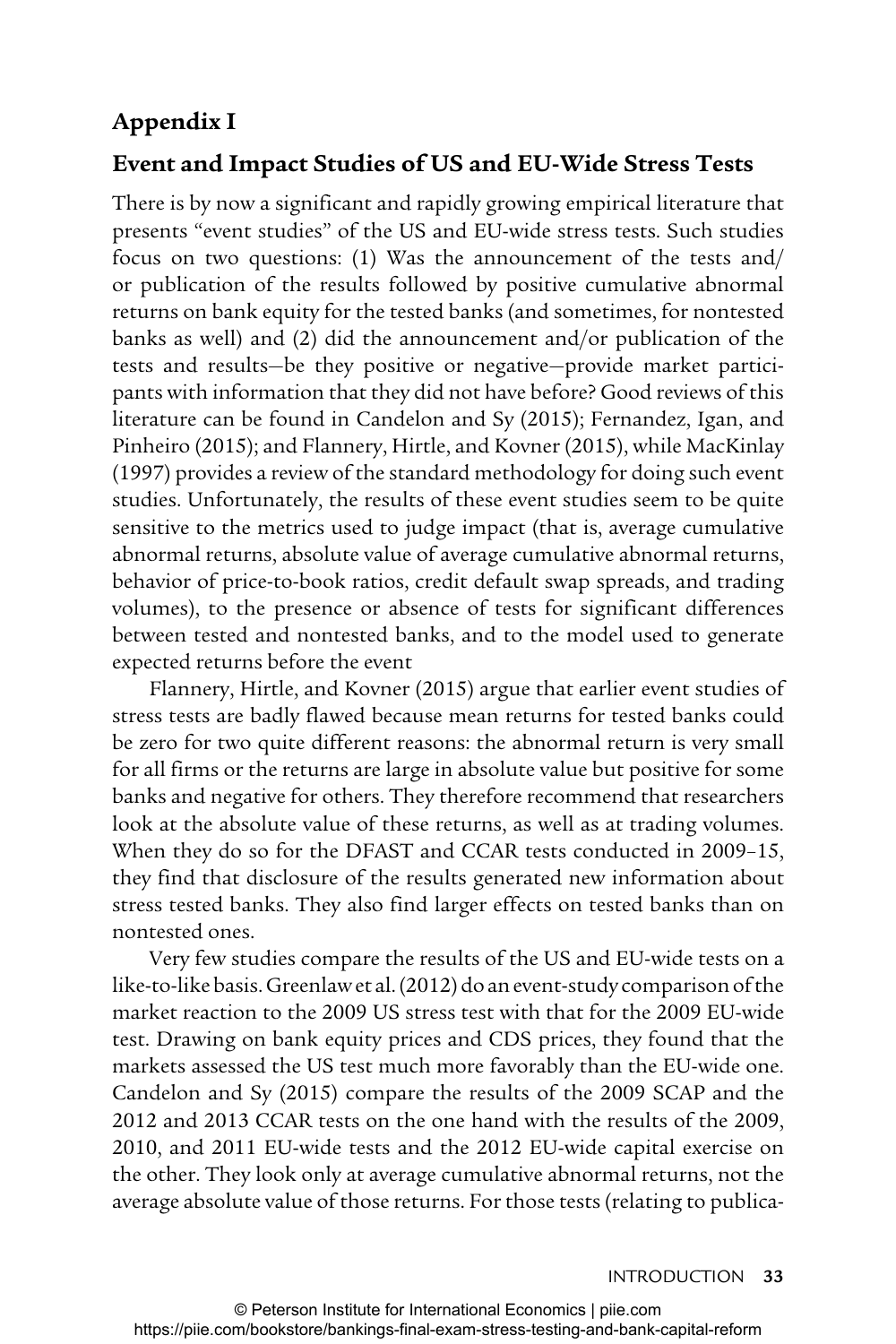tion of results for the tested banks), the only one with large, positive, and statistically significant average abnormal return is the 2009 SCAP. They find positive, statistically significant, albeit much smaller effects for the 2012 CCAR and the 2010 and 2012 EU-wide tests and a negative, statistically significant effect for the 2012 EU-wide test. They argue that the generalized common view that all EU-wide stress tests were unsuccessful is not accurate, pointing in particular to the estimated positive impact of the 2010 test on returns, with an estimated size roughly half that for the 2009 SCAP.

Ong and Pazarbasioglu (2013) compare crisis stress tests in the United States and the European Union. They regard a crisis stress test as having achieved its objectives if it sets a floor under selected financial market indicators. They find that the 2009 SCAP satisfies this criterion but the early EU-wide stress tests did not.

I do not know of any formal event studies of the 2014 EU-wide stress test. A Bloomberg poll, however, taken shortly after publication of 2014 EU-wide stress test results, found that 51 percent of respondents (investors, traders, and analysts who are Bloomberg subscribers) thought that the results "failed to provide an accurate gauge of their financial stability," 32 percent thought the results were accurate, and 17 percent were not sure.<sup>27</sup> The corresponding figures for the US stress tests were 36, 46, and 17 percent.

Some studies suggest that stress tests conducted under extreme crisis conditions are more apt to be successful than tests conducted under more normal conditions. Of the US stress tests, only the SCAP is considered to be a crisis management test; it was also the first test. On the EU side, because the 2007–09 crisis was followed by the 2010–13 debt crisis, most of the tests had a crisis management element to them.

Glasserman and Tangirala (2015) show that tests convey less new information to market participants once they become more routine and predictable.

All in all, I see little in the event-study evidence to contradict my conclusion that the markets received the EU tests more poorly than they received the US tests.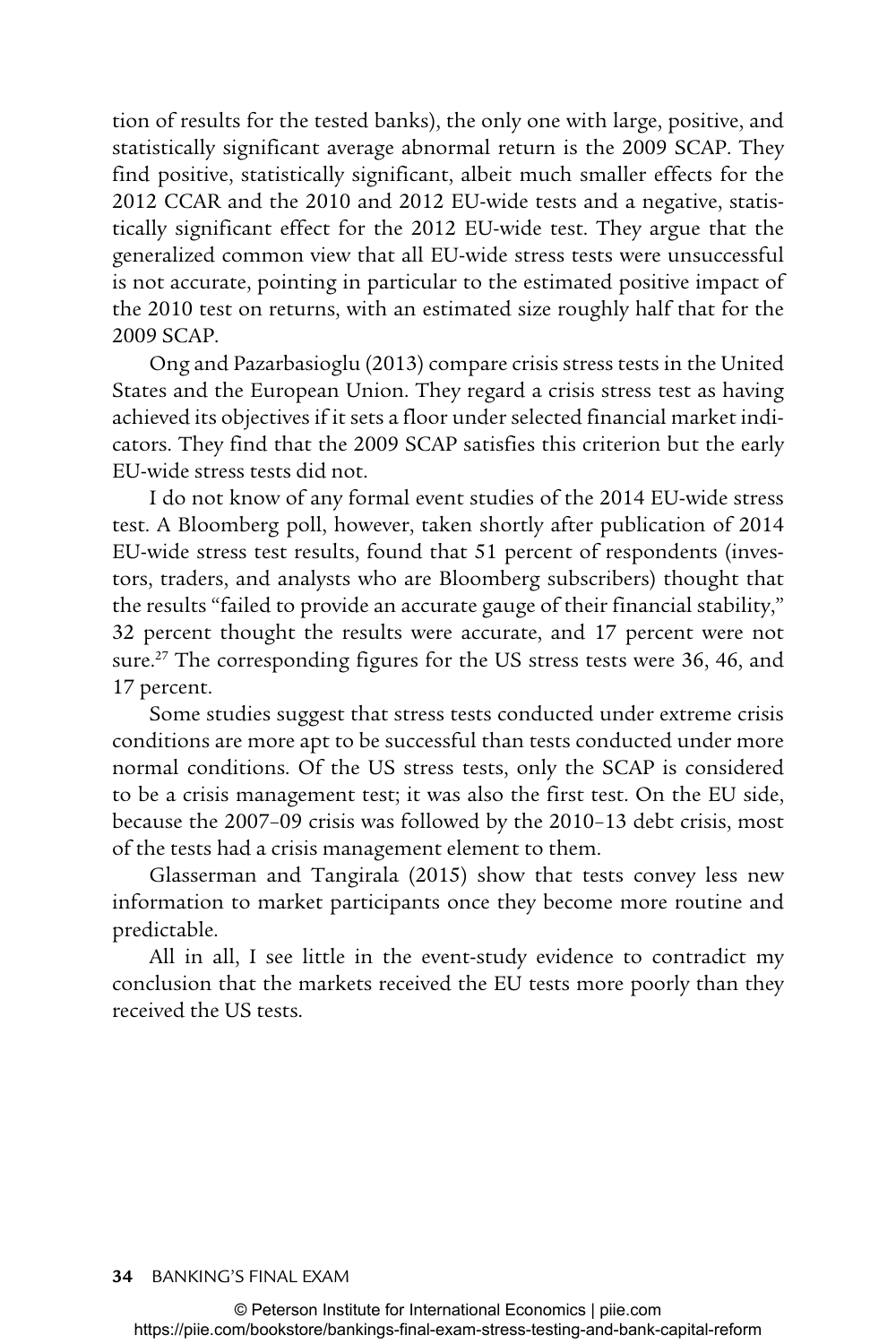# **Endnotes**

- 1. For a review of early stress testing, see Hirtle and Lehnert (2014). Moretti, Stolz, and Swinburne (2008) and Ong (2014) present the IMF's approach to and experience with stress testing. Bernanke (2013) notes that the 2009 SCAP was the first time that US regulatory authorities conducted a stress test simultaneously across the largest banks. Stress tests are also sometimes conducted for nonbank financial institutions of various kinds (including insurance companies). This book is confined to stress tests for banks.
- 2. Between January 20, 2009 (Inauguration Day) and April 30, 2009, an S&P index of financial stocks averaged a 5 percent daily move; the average during normal periods is less than 1 percent. Just before the SCAP results were released, an unweighted average of five-year credit default spreads for Bank of America, Citigroup, Goldman Sachs, JPMorgan Chase, Morgan Stanley, and Wells Fargo stood at roughly 300 basis points, versus about 25 basis points before the 2007 crisis began and about 450 basis points in October 2008, when the Troubled Asset Relief Program (TARP) was announced. After contracting by more than 8 percent in the fourth quarter of 2008, real GDP growth continued to fall during the first two quarters of 2009, and the unemployment rate rose by about 4 percentage points (from 5 to 9 percent) in the 12 months before February 2009 (see Bernanke 2013, Geithner 2014).
- 3. The Federal Reserve and the US government provided support to financial institutions during the crisis by guaranteeing liabilities and injecting capital into banks and liquidity into an array of markets. In addition, the Federal Reserve cut interest rates to extremely low levels. See Blinder and Zandi (2010, 2015) and Wolf (2014b) for a recap of these support measures. Chapter 1 examines how the effectiveness of other crisis management policies affects the credibility of bank stress tests.
- 4. Atkinson, Luttrell, and Rosenblum (2013) estimate that the US financial crisis of 2007– 09 cost the United States \$6 trillion to \$14 trillion in forgone GDP. Better Markets (2015) concludes that the crisis led to \$7.9 trillion of actual losses of GDP relative to potential GDP and to \$3.6 trillion in reduced GDP potential (primarily as a function of reduced capital stocks and reduced labor hours resulting from the effects of the Great Recession). Ball (2014a, 2014b) finds that the Great Recession had dire effects on advanced economies' productive capacity, as measured by OECD and IMF estimates of potential output. The countries with the deepest recessions experienced the greatest longterm damage. For the 23 countries taken as a group, Ball estimates the loss of potential output relative to the precrisis path at more than 8 percent.
- 5. All of these tests, except the 2011 one, published bank-by-bank results.
- 6. The 33 bank holding companies participating in the 2016 CCAR stress test increased their (weighted) average common equity tier 1 capital ratios from 5.5 percent in the first quarter of 2009 to 12.2 percent in the fourth quarter of 2016 (Tarullo 2016).
- 7. Bernanke (2013) reports that banks' holdings of cash and high-quality liquid securities more than doubled between end-2007 and April 2013.
- 8. See, for example, ECB (2014b, 2016) and Constâncio (2015). As of end-2015, the weighted-average common equity tier 1 capital ratio for the 51 banks participating in the 2016 EU-wide stress test was 13.2 percent (EBA 2016d). The corresponding figure (as of the first quarter of 2016) for the 33 bank holding companies participating in the 2016 US CCAR test was 12.2 percent (Board of Governors 2016a). The IMF (2016b) reports that the three-month moving average of price-to-book ratios in mid-2016 stood at about 0.6 for euro area banks versus 1.0 for US banks.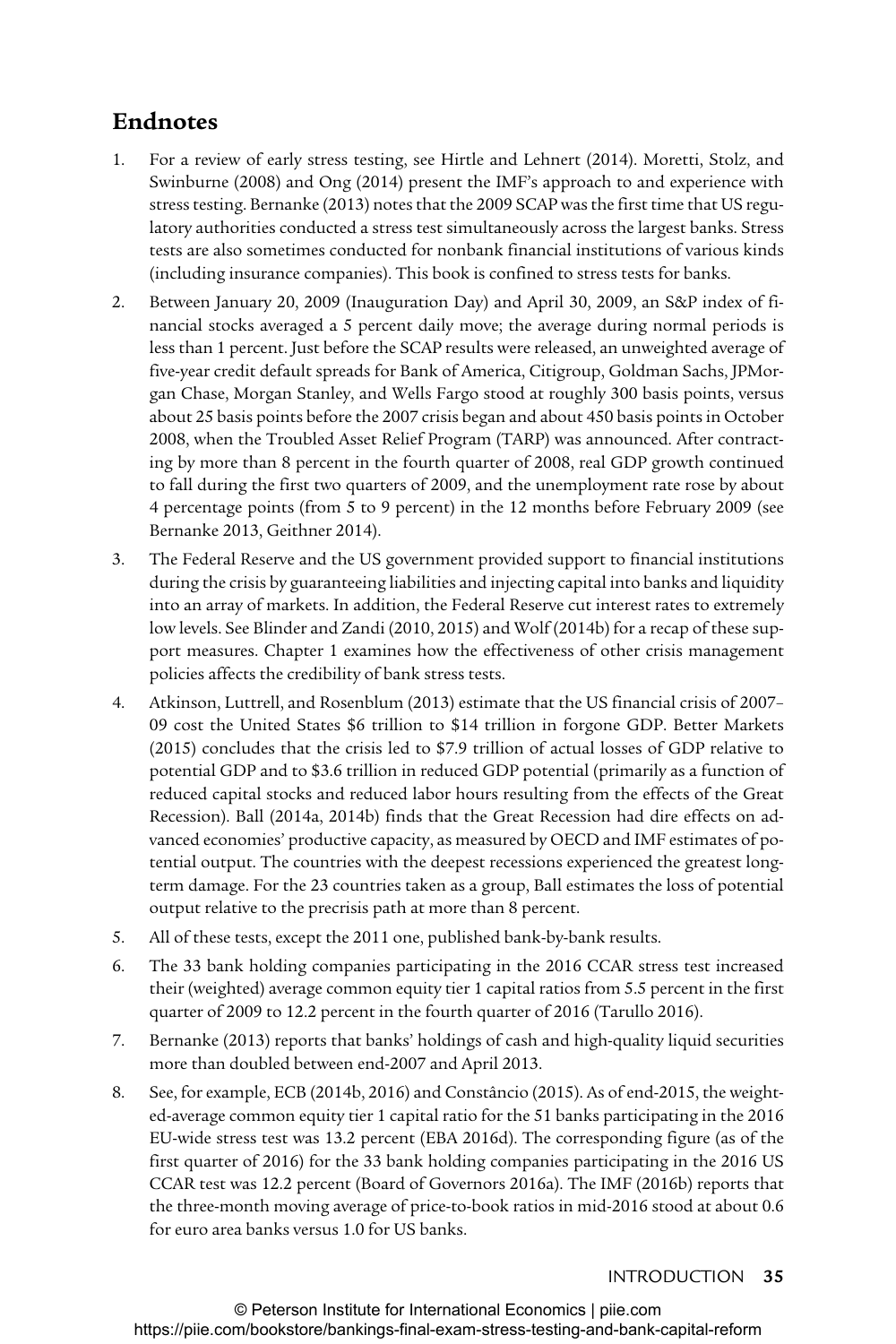- 9. See, for example, the charts in Ong and Pazarbasioglu (2013) and ECB (2014a).
- 10. As a whole the crisis management supporting cast for the EU-wide stress tests was weak, a problem that contributed to the tests' poor market reception (see chapter 1). Nevertheless, several important nonstress initiatives had a positive impact on banks, including the statement by ECB President Mario Draghi in July 2012 that the ECB would do "whatever it takes" to save the euro and the ECB's announcement of three rounds of long-term refinancing operations for EU banks (the long-term refinancing operation in December 2011, the first targeted long-term refinancing operation in September 2014, and the second targeted long-term refinancing operation in March 2016). Acharya et al. (2015) show that one of the main reasons why the Draghi "whatever it takes" statement had such a positive effect on EU banks was that it generated large capital gains for EU banks holding relatively large shares of sovereign EU periphery bonds.
- 11. In the internal models–based approach to risk weighting, risk weights are estimated using the bank's internal models rather than set by bank supervisors. Nevertheless, the basic concept is the same for understanding the difference between risk-weighted capital measures and unweighted capital measures (leverage ratios).
- 12. The EU risk-weight density figures are for mid-2015 and come from Berger, Hüttl, and Merler (2016).
- 13. Although total leverage exposure provides a more comprehensive picture of risk exposures, some analysts do not regard it as a better measure of risk than total assets because of the contentious treatment of future exposure for derivatives; they prefer the simplicity of total assets (see, for example, Ricks 2016).
- 14. The BCBS (2016, 17–18) defines total leverage exposure as including (1) on-balancesheet assets, excluding securities financing transactions and derivatives; (2) securities financing transaction exposures with limited recognition of netting of cash receivables and cash payables with the same counterparty under strict criteria; (3) derivative exposures at replacement cost (net of cash variation margin meeting a set of strict eligibility criteria) plus an add-on for potential future exposure based on the current-exposure method; (4) written credit derivatives exposures at their effective notional amount (net of negative changes in fair value that have been incorporated into the calculation of tier 1 capital) reduced by the effective notional amount of purchased credit derivatives that meet offsetting criteria related to reference name level of seniority and maturity; (5) off-balance-sheet exposures, obtained by multiplying notional amounts by the credit conversion factors in the standardized approach to credit risk, subject to a floor of 10 percent; and (6) other exposures as specified in the Basel III leverage ratio framework. See also the footnotes to the FDIC Global Capital Index in Hoenig (2016b).
- 15. The Liikanen Report (2012, 40) describes the difference between US GAAP and IFRS as follows: "Under US GAAP, companies with derivatives under a single master netting agreement with the same counterparty are allowed the possibility to report assets and liabilities (including cash collateral) on a net basis, even if they do not intend to settle the cash flows on a net basis. The same treatment is allowed for repurchase agreements and reverse repurchase agreements. Unlike the current US standards, there are no such provisions under IFRS that apply to EU banks."
- 16. The Basel III netting compromise does, however, introduce one additional complexity, namely, that the relationship between total assets and total leverage exposure is different in countries using US GAAP than in countries using IFRS. Total leverage exposure for the eight US G-SIBs (taken as a group) is about 40 percent larger than total assets

#### **36** BANKING'S FINAL EXAM

© Peterson Institute for International Economics | piie.com https://piie.com/bookstore/bankings-final-exam-stress-testing-and-bank-capital-reform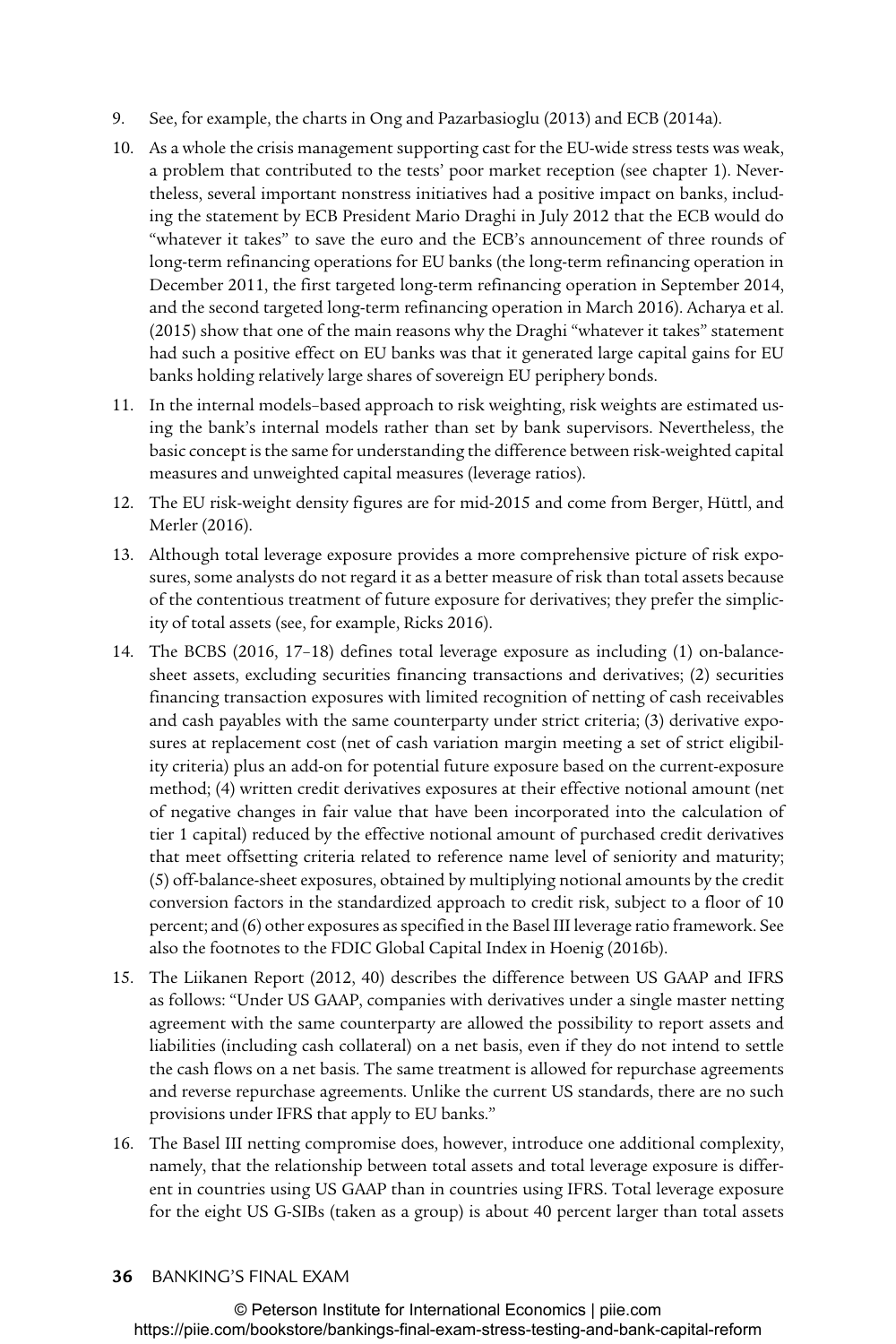(Allahrakha, Glasserman, and Young 2015), because the add-ons to total assets and the less generous treatment of netting of derivatives make total leverage exposure considerably larger than total assets. In contrast, under IFRS, total leverage exposure seems to be roughly the same as total assets. For example, Berger, Hüttl, and Merler (2016) report that for 12 EU G-SIBs, total leverage exposure was 97 percent of total assets; see Dowd (2016a, 2016c) for the figures on major UK banks and Deutsche Bank. This rough equality between total leverage exposure and total assets under IFRS arises because the addons to total assets increase total leverage exposure while the more generous treatment of netting under Basel III reduces total assets enough to roughly offset (or sometimes even overwhelm) the positive effect of these add-ons on total leverage exposure.

- 17. The hurdle rate is the minimum capital ratio that banks must meet in the test's baseline and adverse scenarios in order to have their capital plans approved by the bank supervisor.
- 18. See Barth and Miller (2017) on historical bank crisis probabilities in the United States from 1837 to 2009. The period between 1934 and 2007 is sometimes referred to as the "quiet period" for financial crises in the United States; see Gorton (2012).
- 19. There are two alternative approaches to translating increases in bank funding costs into increases in bank lending rates. I call them the "loans only" approach and the "loans plus" approach; see chapter 4 for a discussion and application.
- 20. By "overall" bank lending rates, I mean lending rates for the banking system as a whole rather than lending rates for a subgroup of banks.
- 21. I am grateful to my Peterson Institute colleague David Stockton for sharing that (Federal Reserve) rule of thumb with me.
- 22. If one takes the 100-basis-point decrease in the level of real GDP linked to a 100-basispoint increase in the federal funds rate as the benchmark and if one assumes that the federal funds rate impacts 100 percent of the private nonfinancial sector, then a 12-basis-point increase in overall bank lending rates should have an effect on the level of real output that is roughly 4 percent as large, that is, the level of real output would decline by about 4 basis points. This 4-basis-point decline is the product of an increase in interest rates (overall bank lending rates) that is 12 percent as large as the assumed (100 basis point) increase in the federal funds rate and an impact of bank lending rates on the private nonfinancial sector that is 33 percent as large as that of the federal funds rate, that is, .12 times .33 equals .0396—or roughly 4 percent as large as in the federal funds rate benchmark.
- 23. The Fed argues that too big to fail would be eliminated when the expected systemic loss from the failure of a G-SIB is no greater than the failure of a large non-G-SIB. As, by definition, the systemic loss given default is higher for a G-SIB than for a non-G-SIB, the only way to make the expected losses equal for the two is to reduce the probability of default for the G-SIB just enough that it exactly offsets its higher loss given default. If, for example, the failure of a G-SIB would produce twice the systemic loss as the failure of a non-G-SIB, then the probability of default for the G-SIB needs to be half as large as for a non-G-SIB. The role of the G-SIB capital surcharge is to generate that decline in the default probability for G-SIBs. Among G-SIBs the higher the score for its systemic loss given default (relative to the reference non-G-SIB), the higher the surcharge needs to be.
- 24. The minimum is 4 percent for the tier 1 leverage ratio and 3 percent for the Basel III leverage ratio.